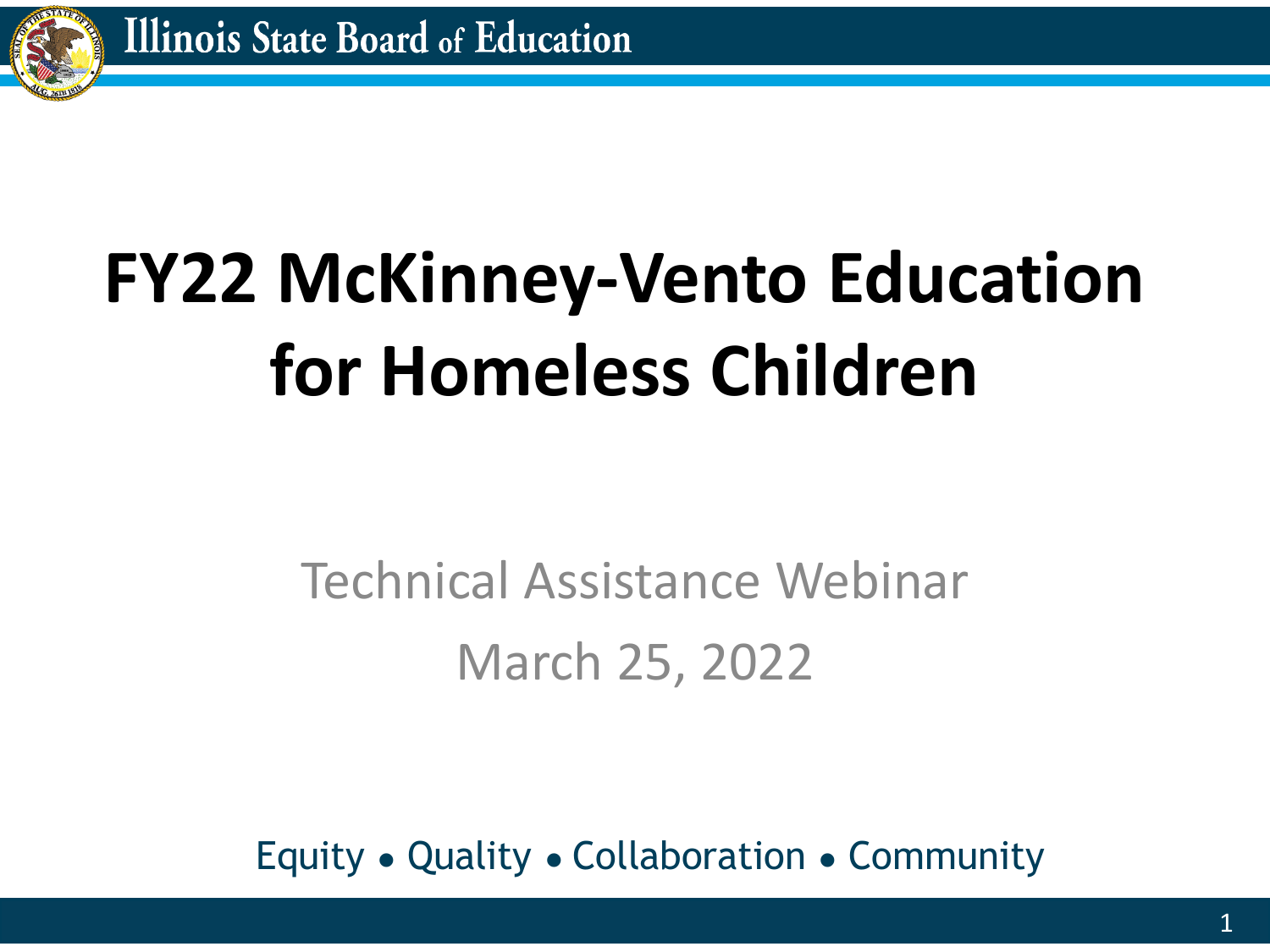

## **Agenda**

- 1. Grant Overview
- 2. Eligibility and Application Information
- 3. Program Description
- 4. Funding Information
- 5. Reporting Requirements
- 6. Content and Form of Application Submission
- 7. Application Review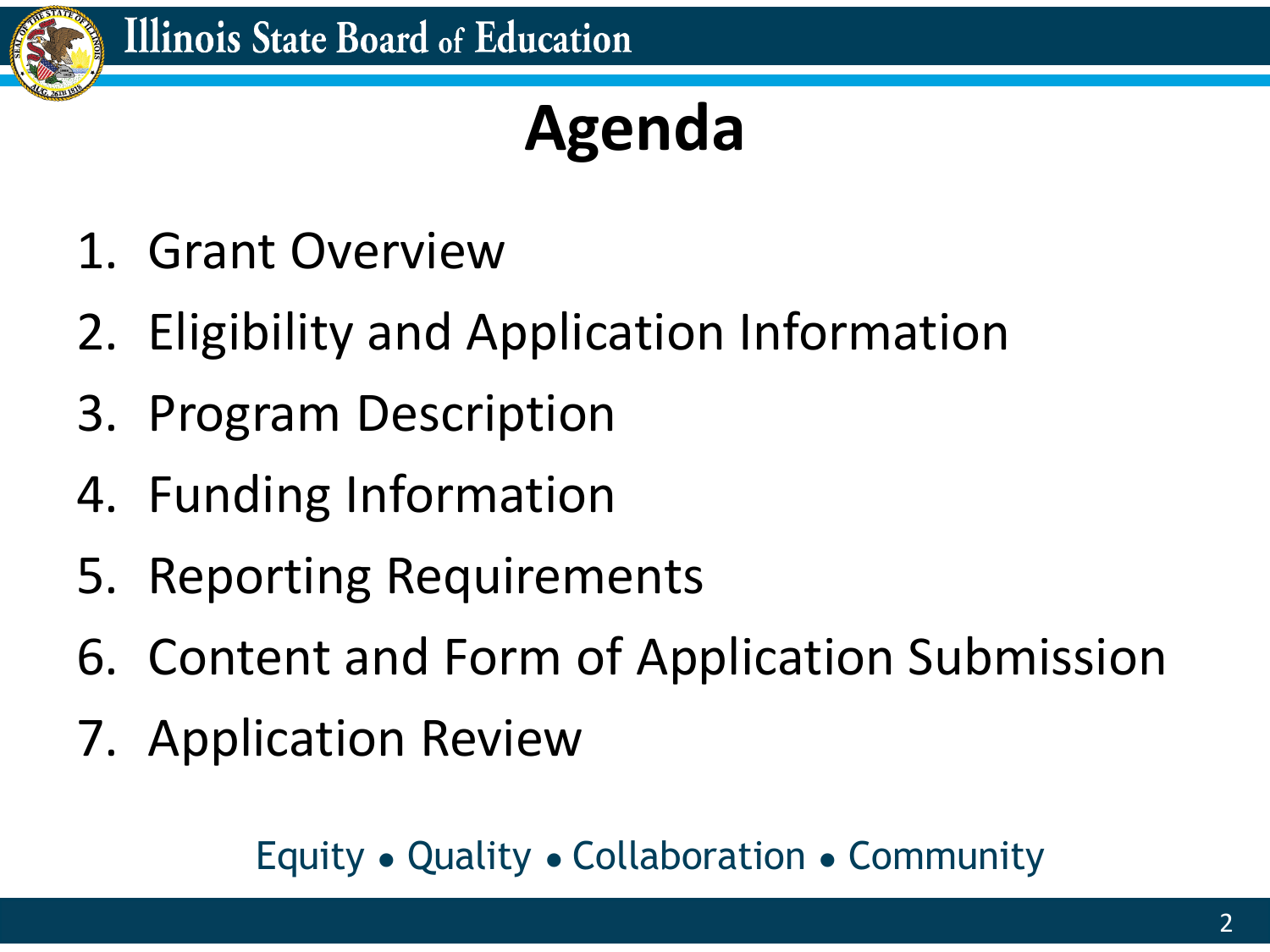

## **1. Grant Overview**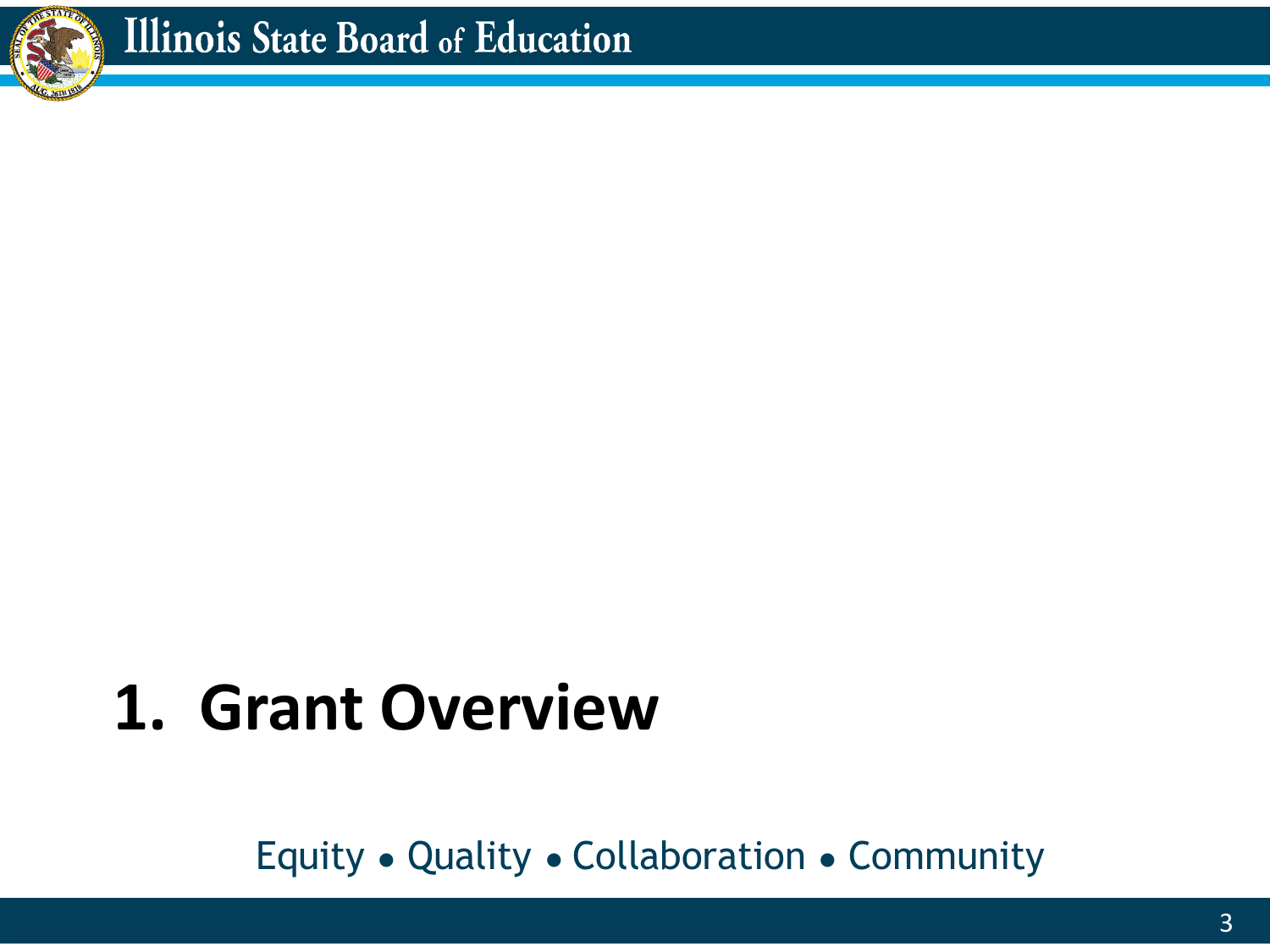

### **Grant Overview**

• The McKinney-Vento Homeless Children and Youth Program was authorized under Title VII-B of the McKinney-Vento Assistance Act (42 USC 11431 et seq.). The McKinney-Vento program was designed to address the problems that homeless children and youth face in their efforts to enroll, attend, and succeed in school. Under this program, State Education Agencies must ensure that each homeless child and youth has equal access to the same free, appropriate public education, including public preschool education, as other children, and youth. Homeless children and youth should have access to the educational and other services that they need to enable them to meet the same challenging state student academic achievement standards to which all students are held. States and districts are required to review and undertake steps to revise laws, regulations, practices, or policies that may act as barriers for homeless children and youth as they attempt to enroll, attend, and succeed in school.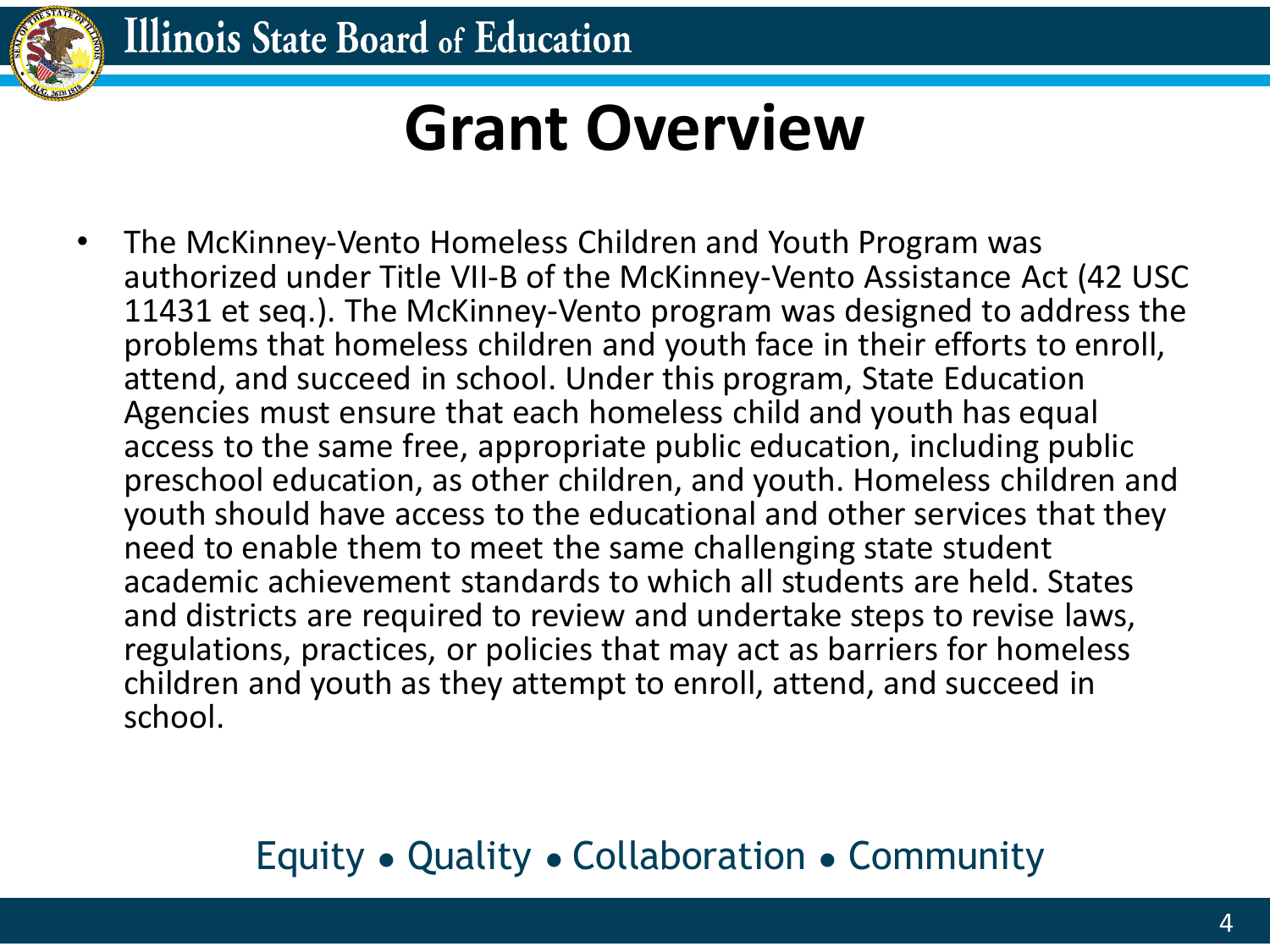

## **2. Eligibility and Application Information**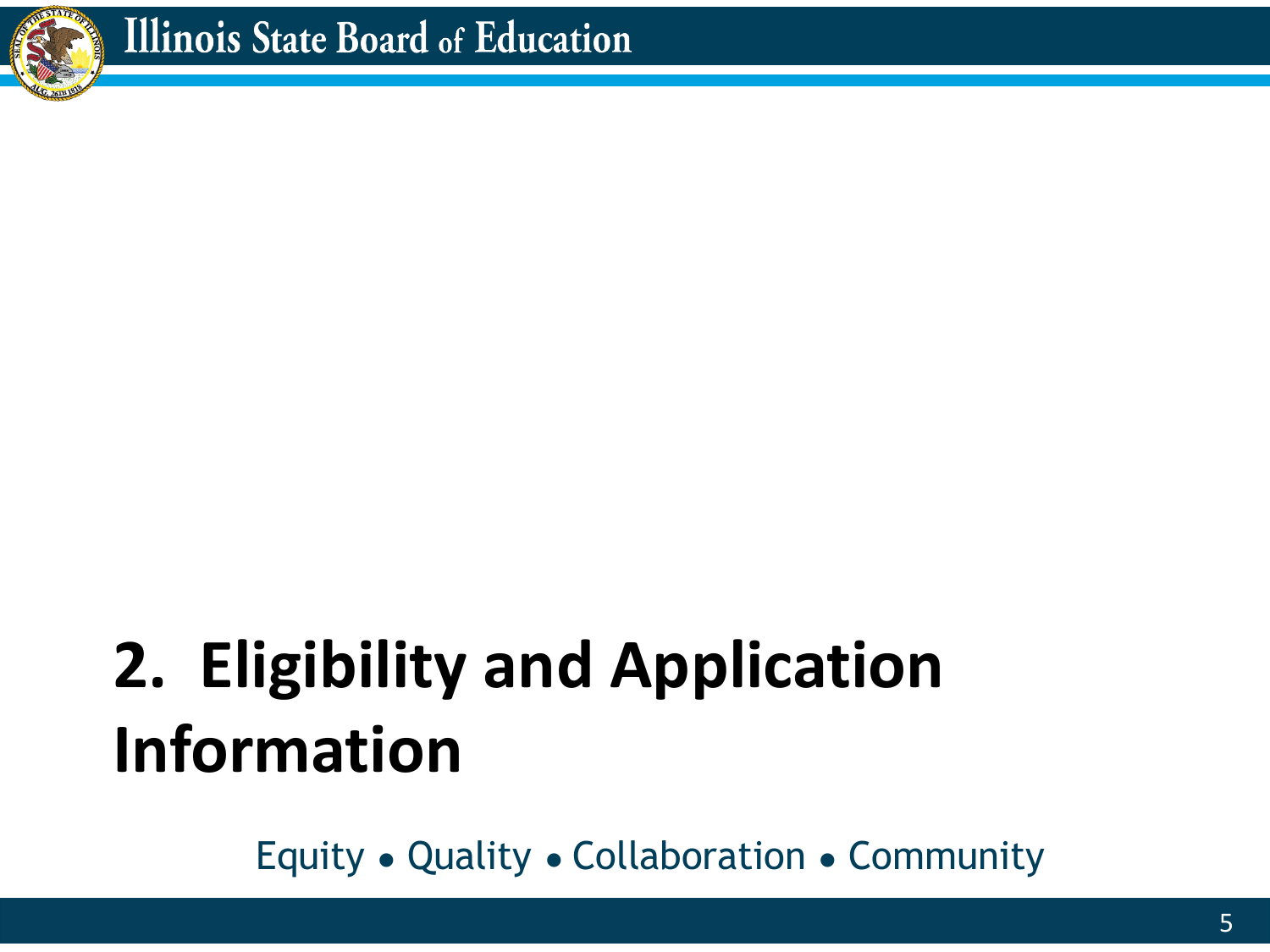

## **Eligibility**

• Eligible Applicants

Regional Offices of Education (ROEs), Intermediate Service Centers (ISCs), school districts, public university laboratory schools approved by the Illinois State Board of Education (ISBE), and charter schools that serve children age 3 to 21 are eligible to apply for the area in which they are located.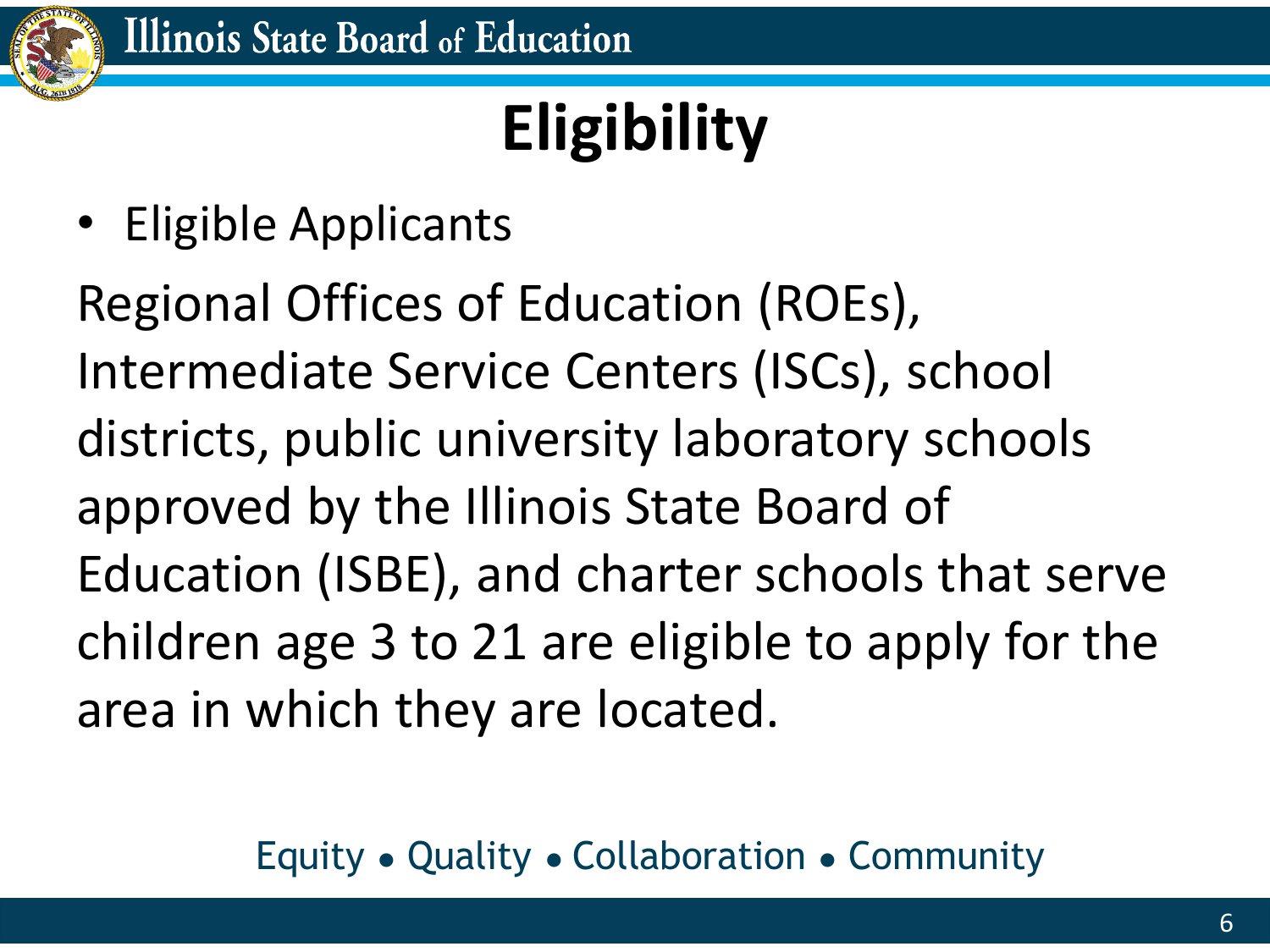

## **DUNS and SAM**

- Dun and Bradstreet Universal Numbering System (DUNS) <http://fedgov.dnb.com/webform>
	- ‒ A valid DUNS number must be provided in an application.
- System for Award Management (SAM)

#### [www.sam.gov](http://www.sam.gov/)

- ‒ Applicants must be registered in SAM. Registration is required prior to applying.
- ‒ Applicants must continue to maintain an active SAM registration with current information at all times.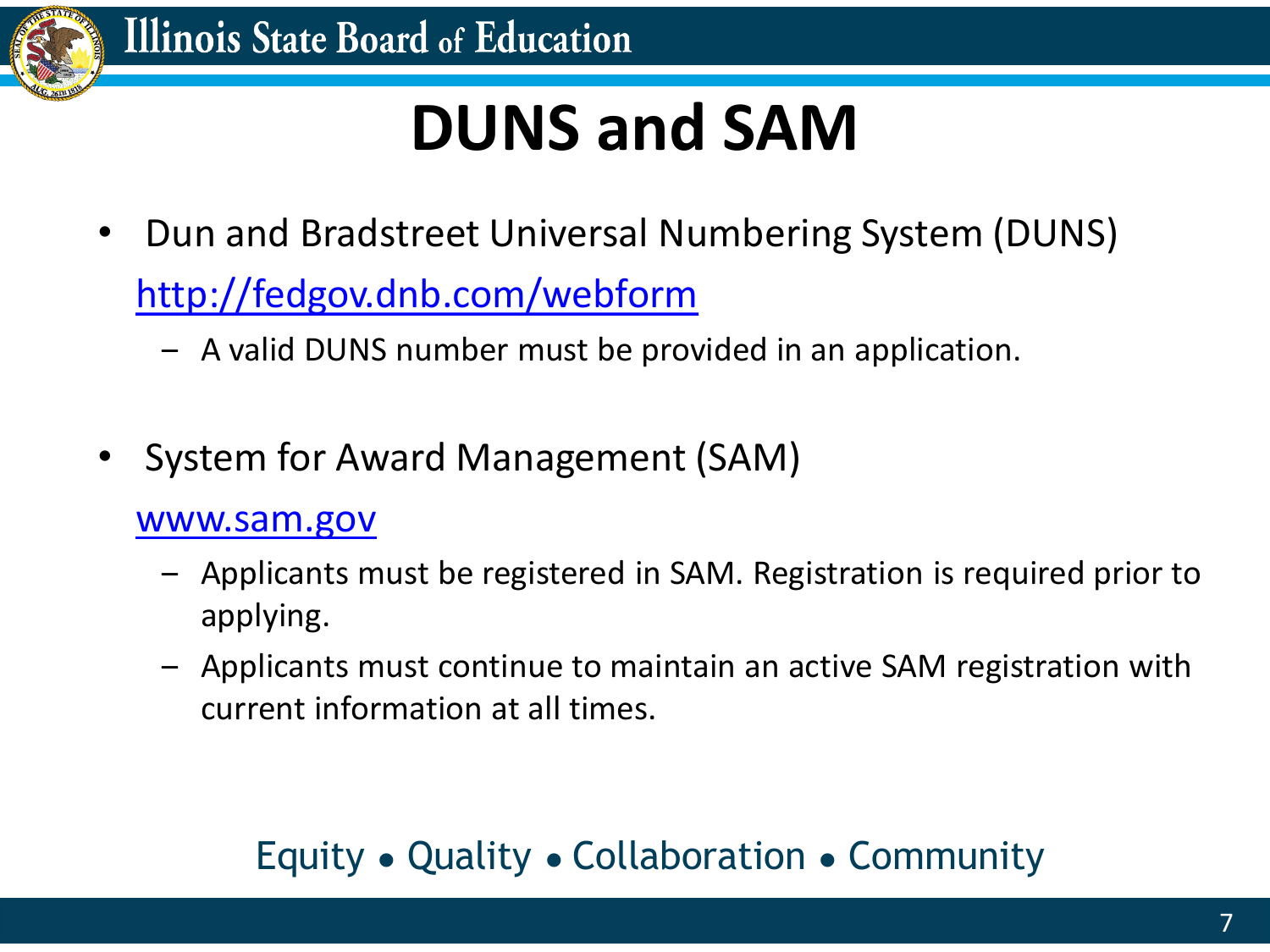

## **Grant Award**

• Annual grant awards will be available to fund programs under this NOFO/RFP in FY 2023. It is anticipated that individual grant awards will range from a minimum of  $\frac{1}{2}$  200,000 to a maximum of \$ 1,100,000.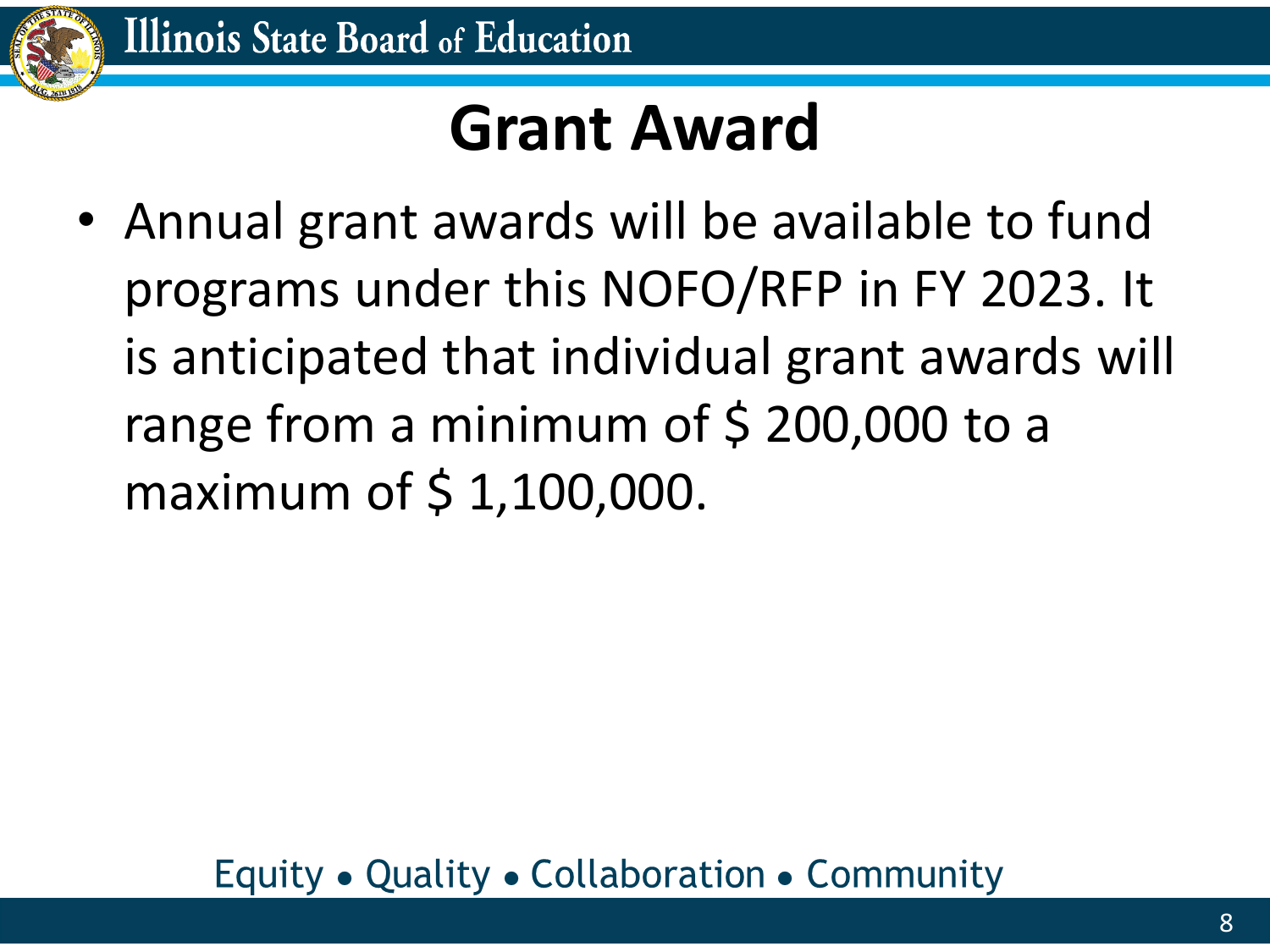

### **Grant Award**

- Area 1: \$ 653,465
- Area 2: \$280,947
- Area 3: \$ 205,399
- Area 4: \$ 257,011
- Area 5:  $\frac{1}{5}$  \$ 340,356
- Area 6: \$464,684
- Area 7: \$1,098,136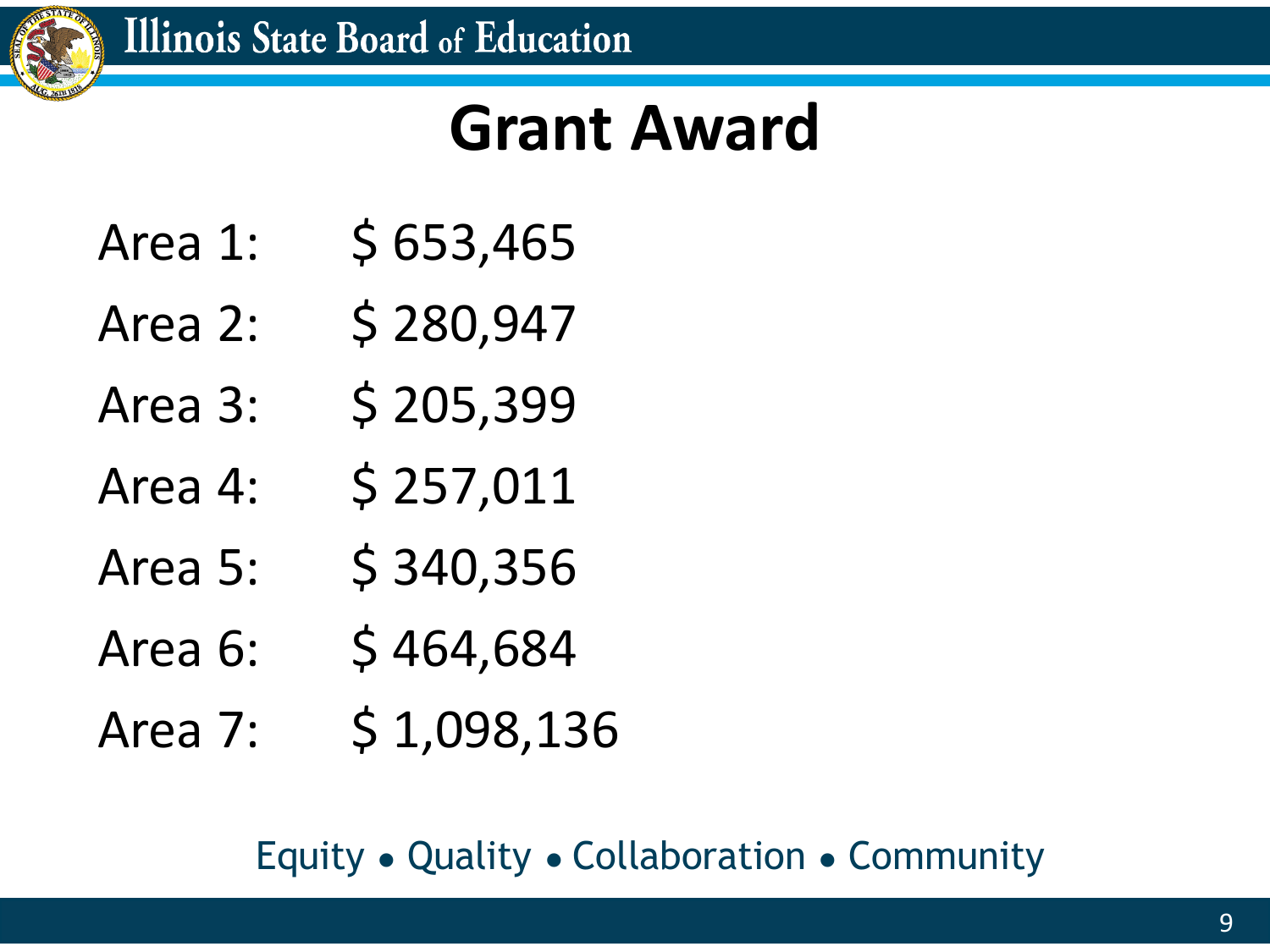

### **Grant Award**

- Applications scoring below 80 will not be funded.
- There is no matching requirement for this grant.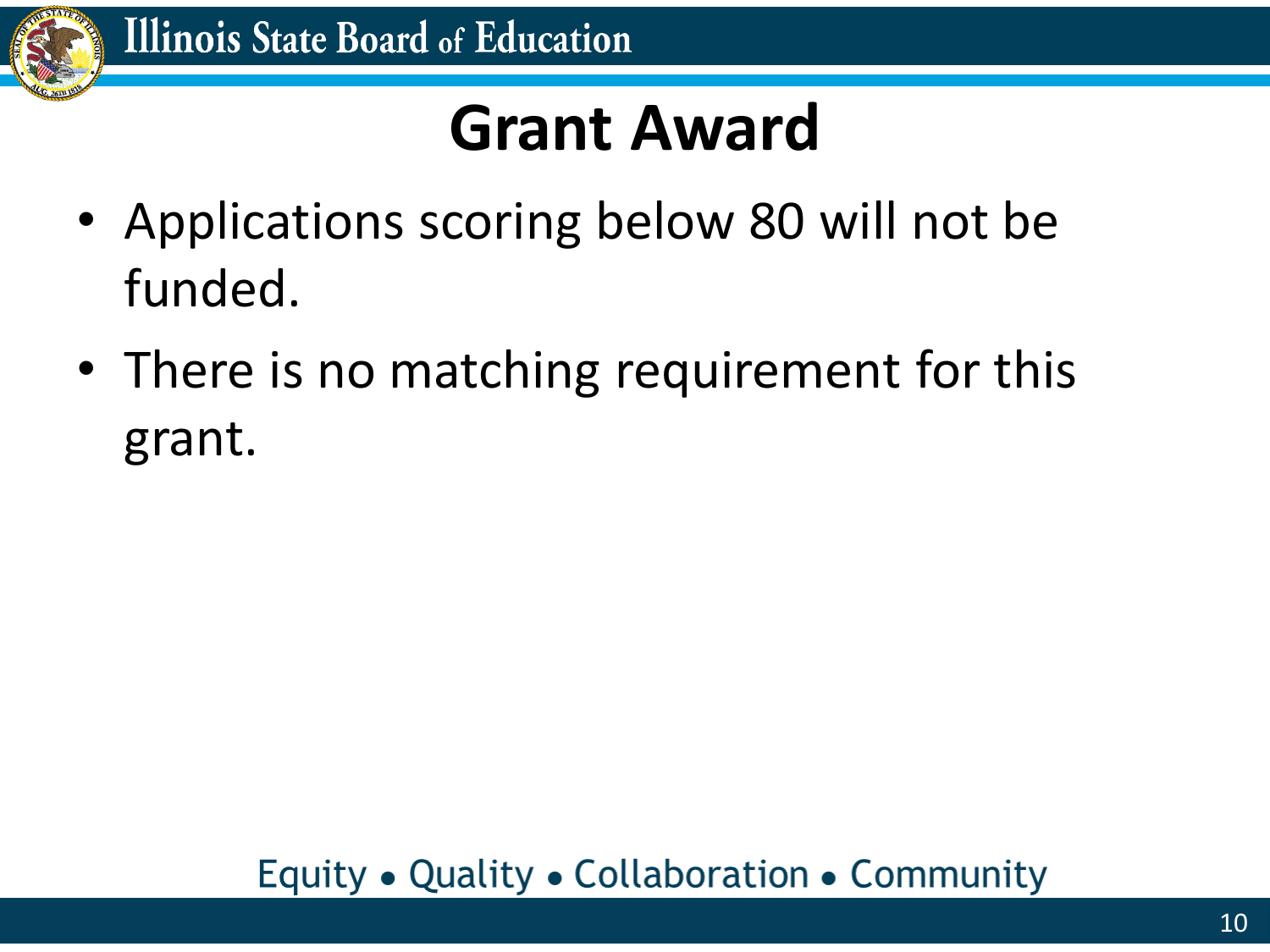

## **Submissions**

#### **Proposals accepted no later than 4 p.m. on April 29, 2022.**

• Electronic Submission: Scanned into PDF with all supporting documents and signatures to the ISBE Attachment Manager at <https://sec1.isbe.net/attachmgr/default.aspx>.

\*Select Ulmer Katherine as the recipient in the drop-down menu.

- Mail Submissions:
	- Mail the original and one copy/an electronic copy of the proposal on a USB flash drive to the address below.

Illinois State Board of Education Attn: Kate Ulmer 100 North First Street Springfield, IL 62777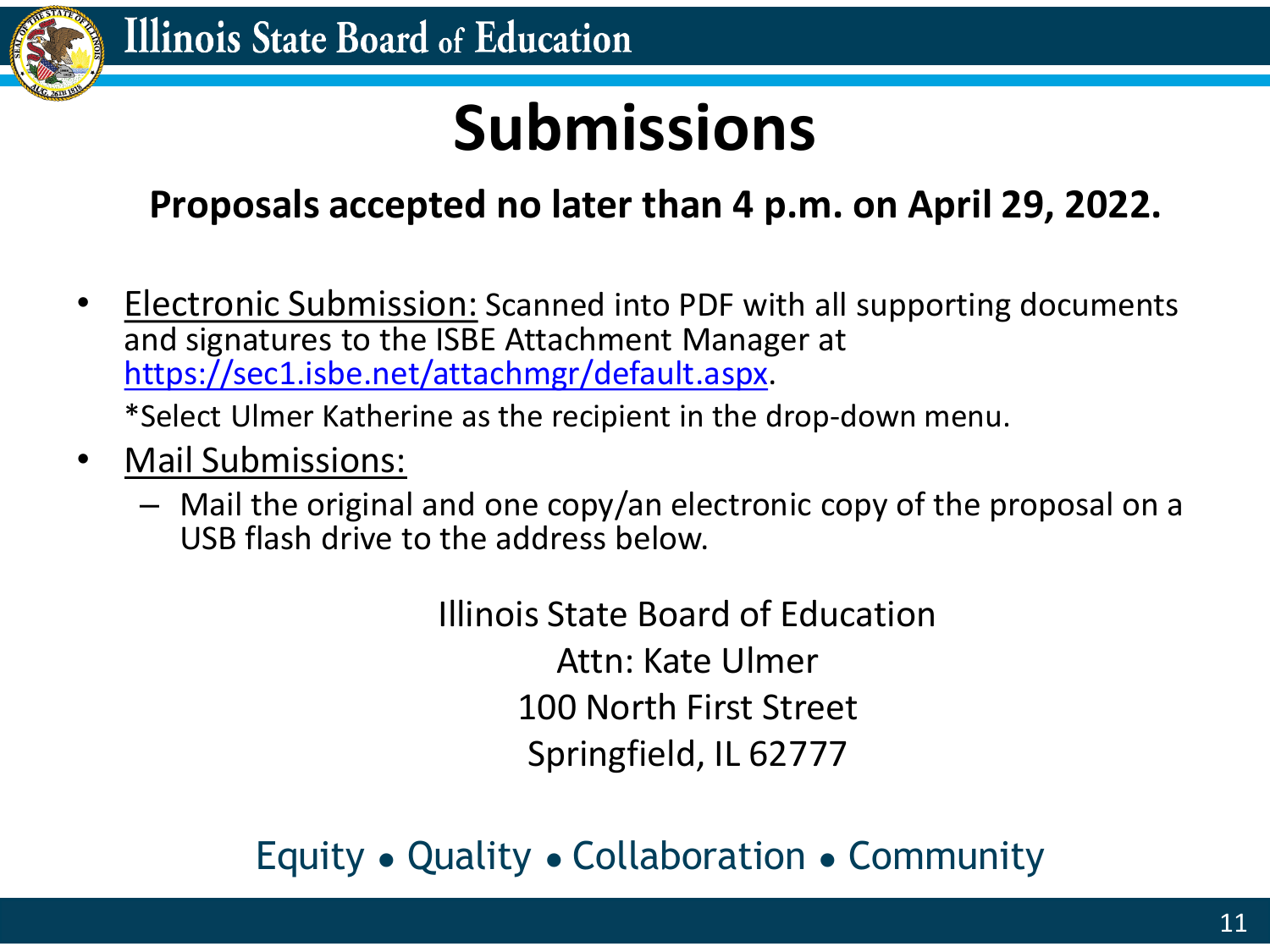

## **Award Notice**

- Successful applicants will receive a Notice of Award via email approximately 90 days after the application deadline.
- After the appeal timeframe has ended, awardees will receive additional information from the program area that includes the next steps for finalizing the grant.
- Monies spent prior to programmatic approval are done so at the applicant's own risk.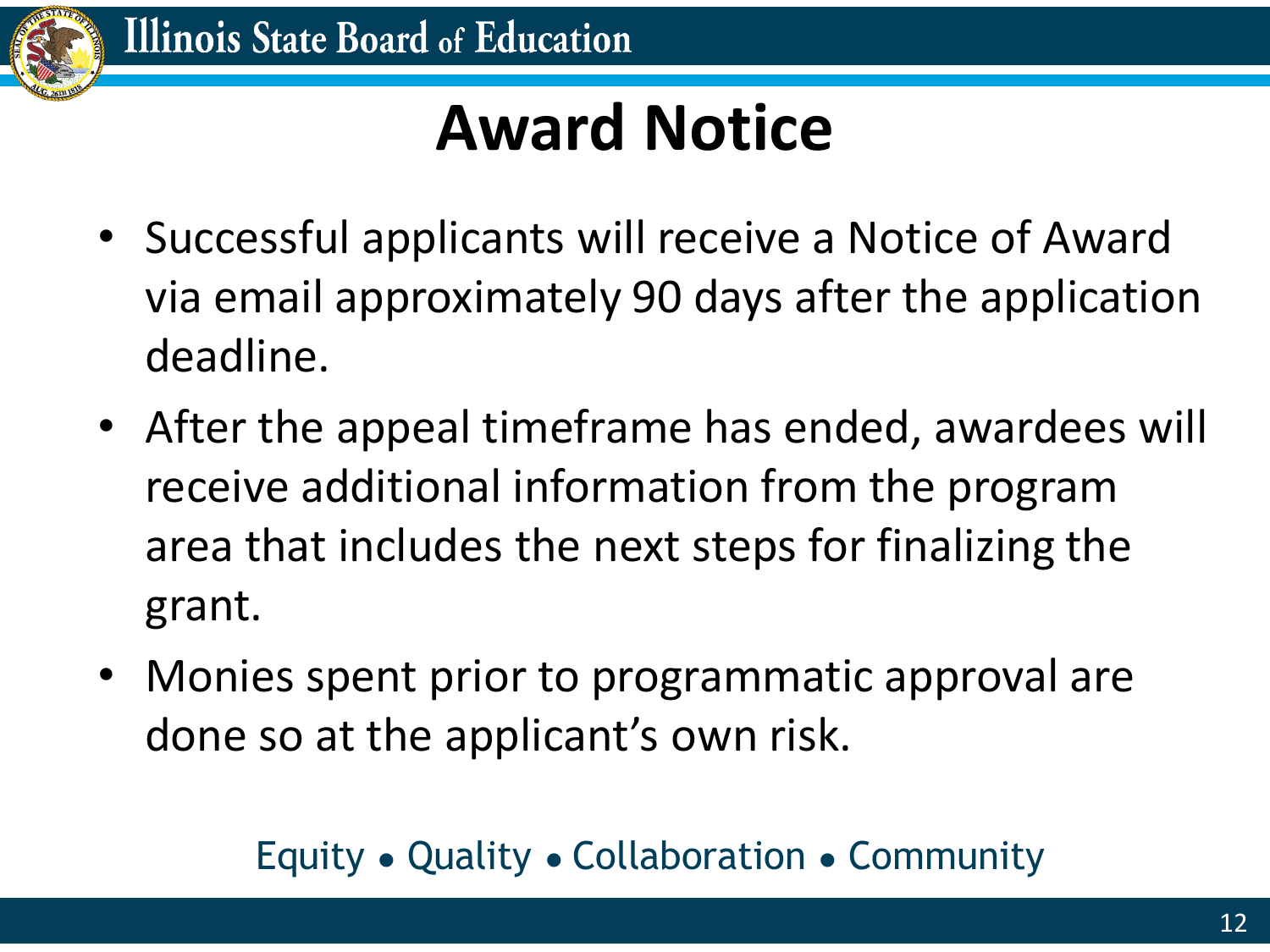

# **3. Program Description**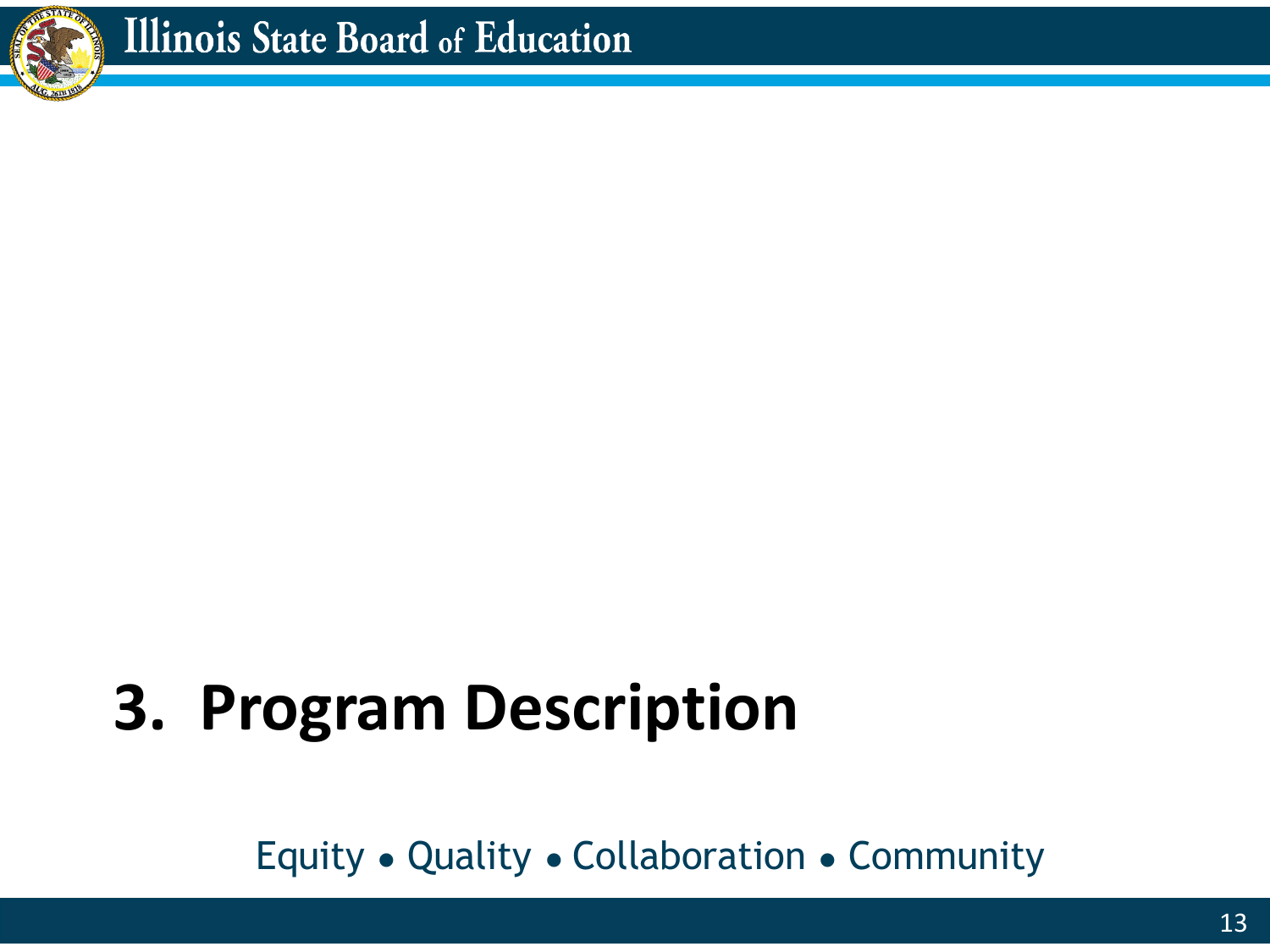

## **Program Description**

The purpose of the grant is to fund one lead area liaison (LAL) in each of the six areas of the state and CPS, as designated by the Illinois Association of Regional Superintendents of Schools, to assist school district homeless liaisons in each area in implementing the requirements of the McKinney-Vento Homeless Assistance Act.

• Each LAL will be responsible for awarding subgrants to school districts in its area through a competitive process to enable school districts showing the greatest need to establish local programs in meeting the requirements of the McKinney-Vento Homeless Assistance Act.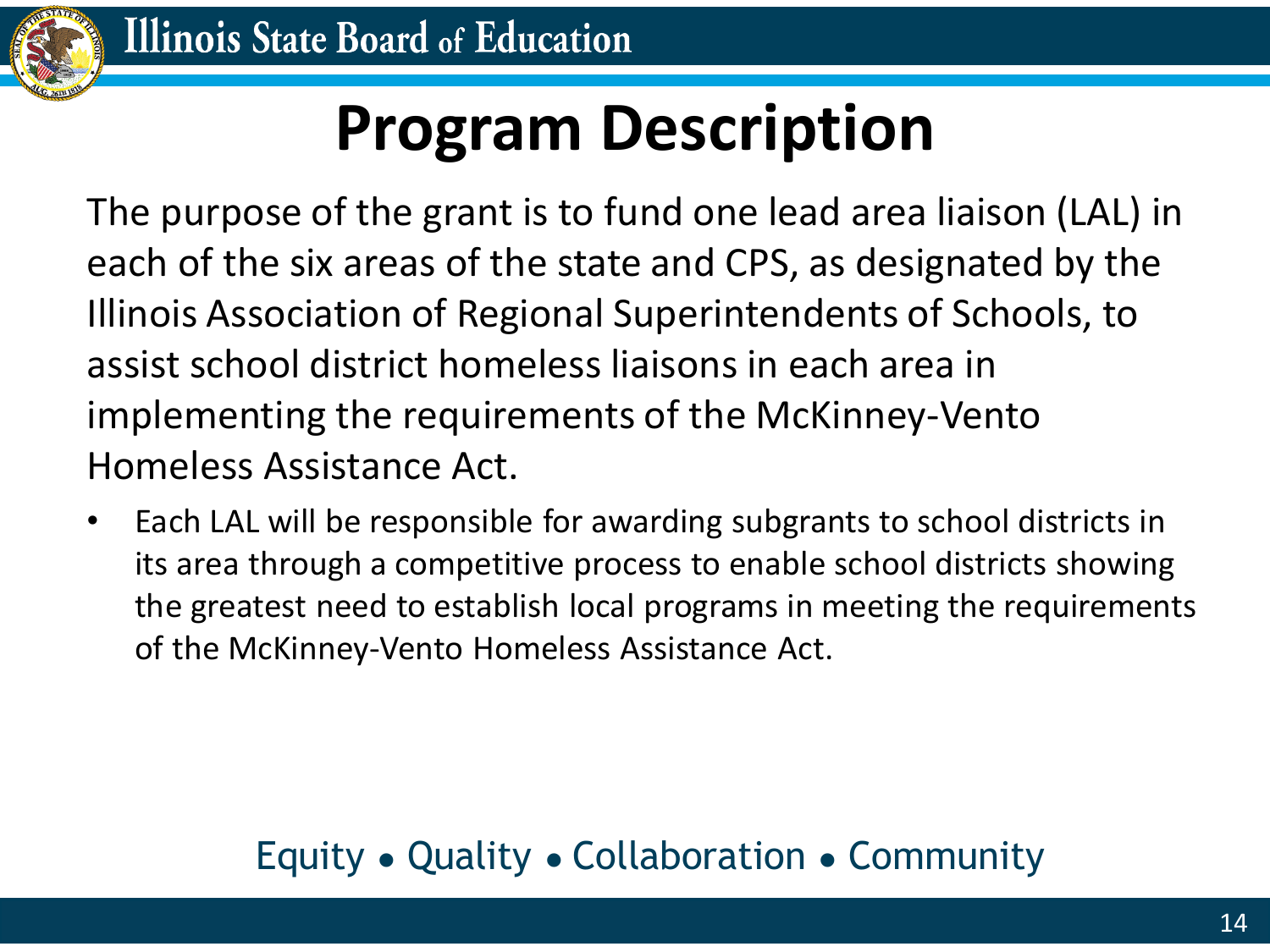

## **Program Objectives**

- The objective of the program is to address the challenges that homeless children and youth have faced in enrolling, attending, and succeeding in school. It must be ensured that each homeless child and youth has equal access to the same free and appropriate public education, including preschool education, as all other children and youth. Barriers to homeless children's education must be removed to prepare them for future success.
	- a) Explain process of providing information and assistance to homeless families and unaccompanied youth in a timely manner.
	- b) Explain process to collect data on other children under the age of 6 and identify the need for referral to Birth to 3 programs and other early childhood programs.
	- c) Describe how it will be ensured that school districts within the area are following the Dispute Resolution Process and that stakeholders understand the process.
	- d) Describe the process used to review school policies and practices that may act a barrier to homeless children and youth.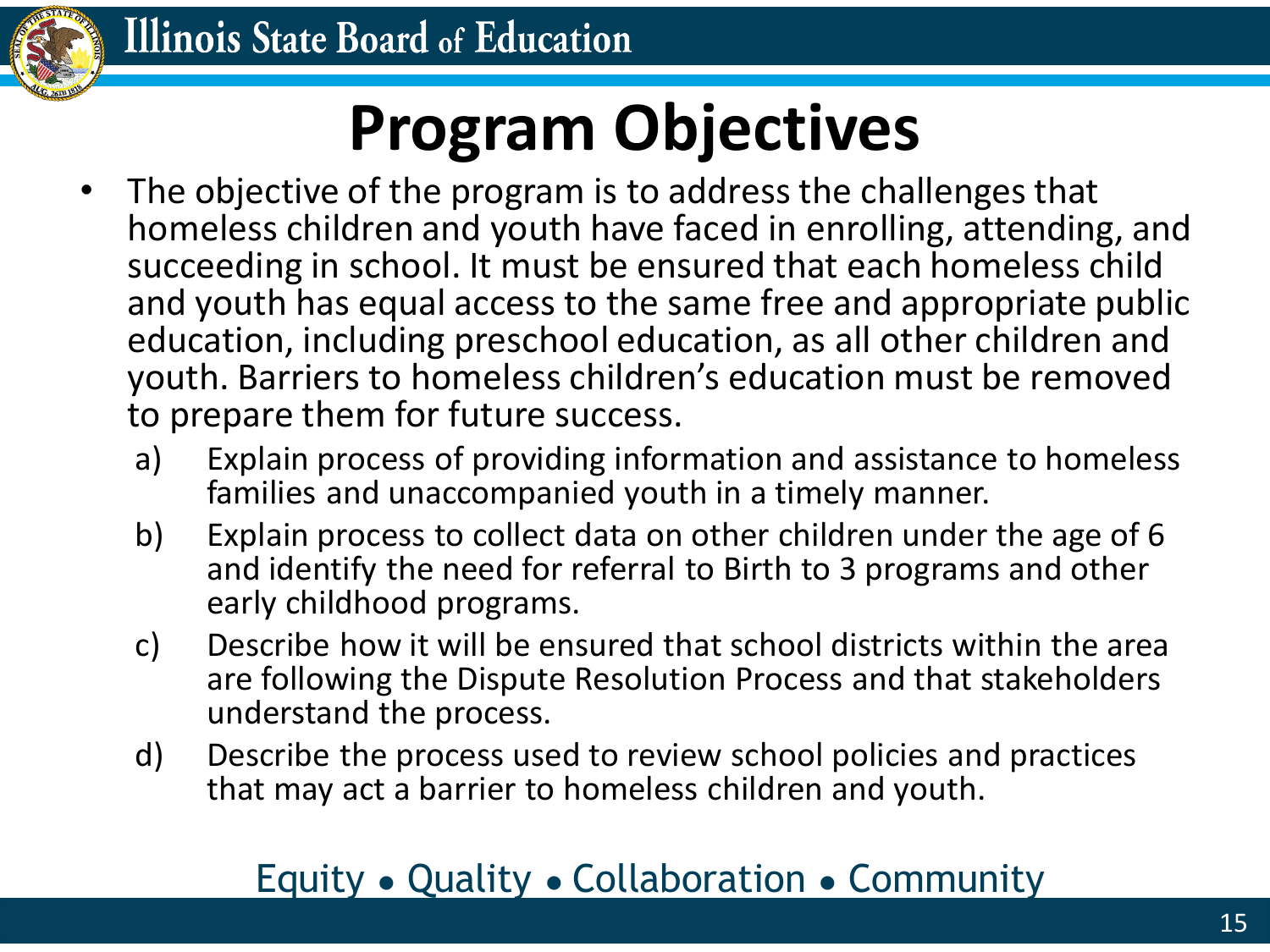

## **Performance Measures**

• The subgrantee will provide 12 training or opportunities for professional development in McKinney-Vento training for all district McKinney-Vento liaisons and special groups.

• The subgrantee will arrange three Continuum of Care Consortia service providers.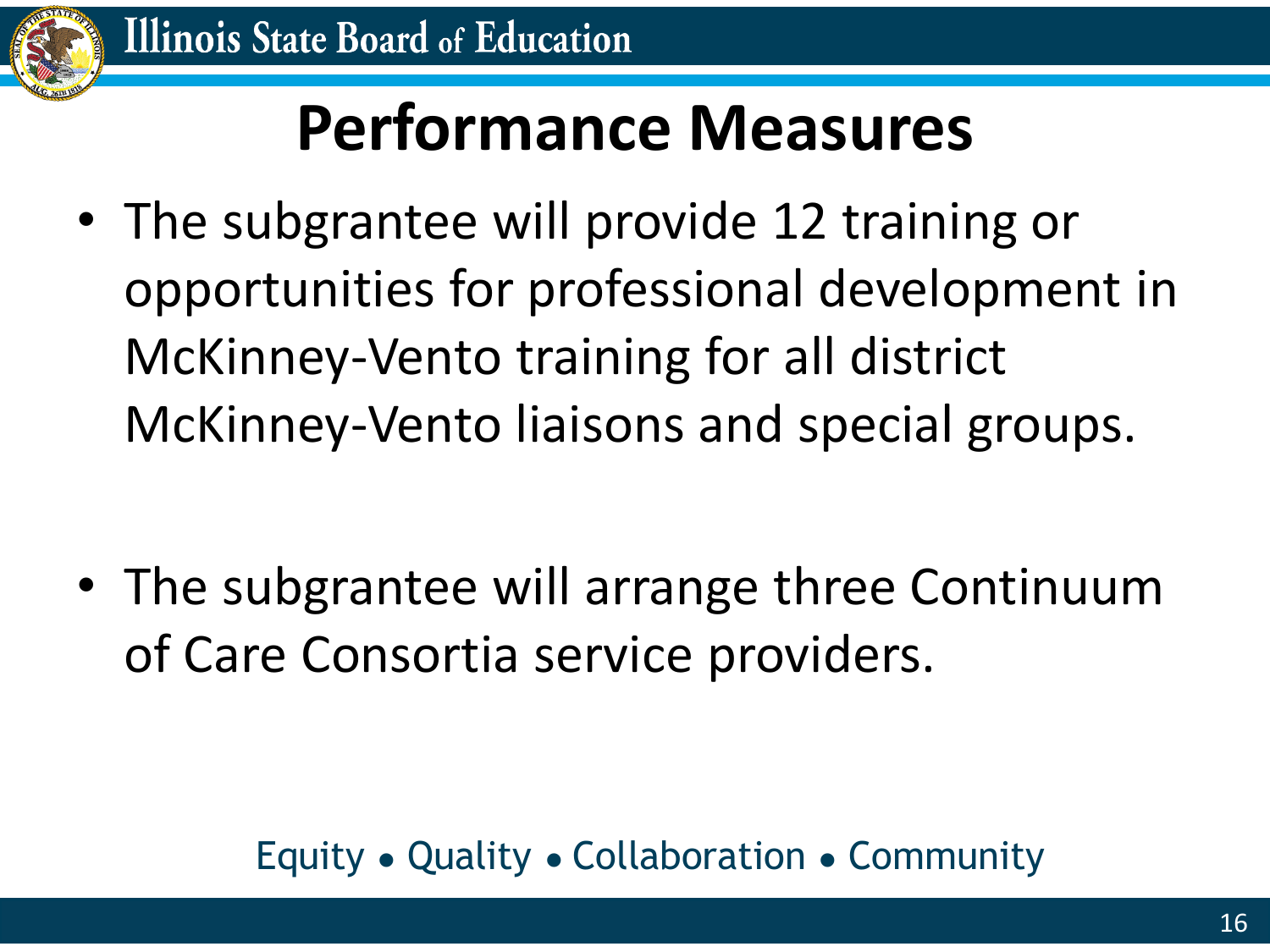

### **Targets**

• The subgrantee will provide 10 training or opportunities for professional development in McKinney-Vento training for all district McKinney-Vento liaisons.

• The subgrantee will arrange two Continuum of Care Consortia service providers.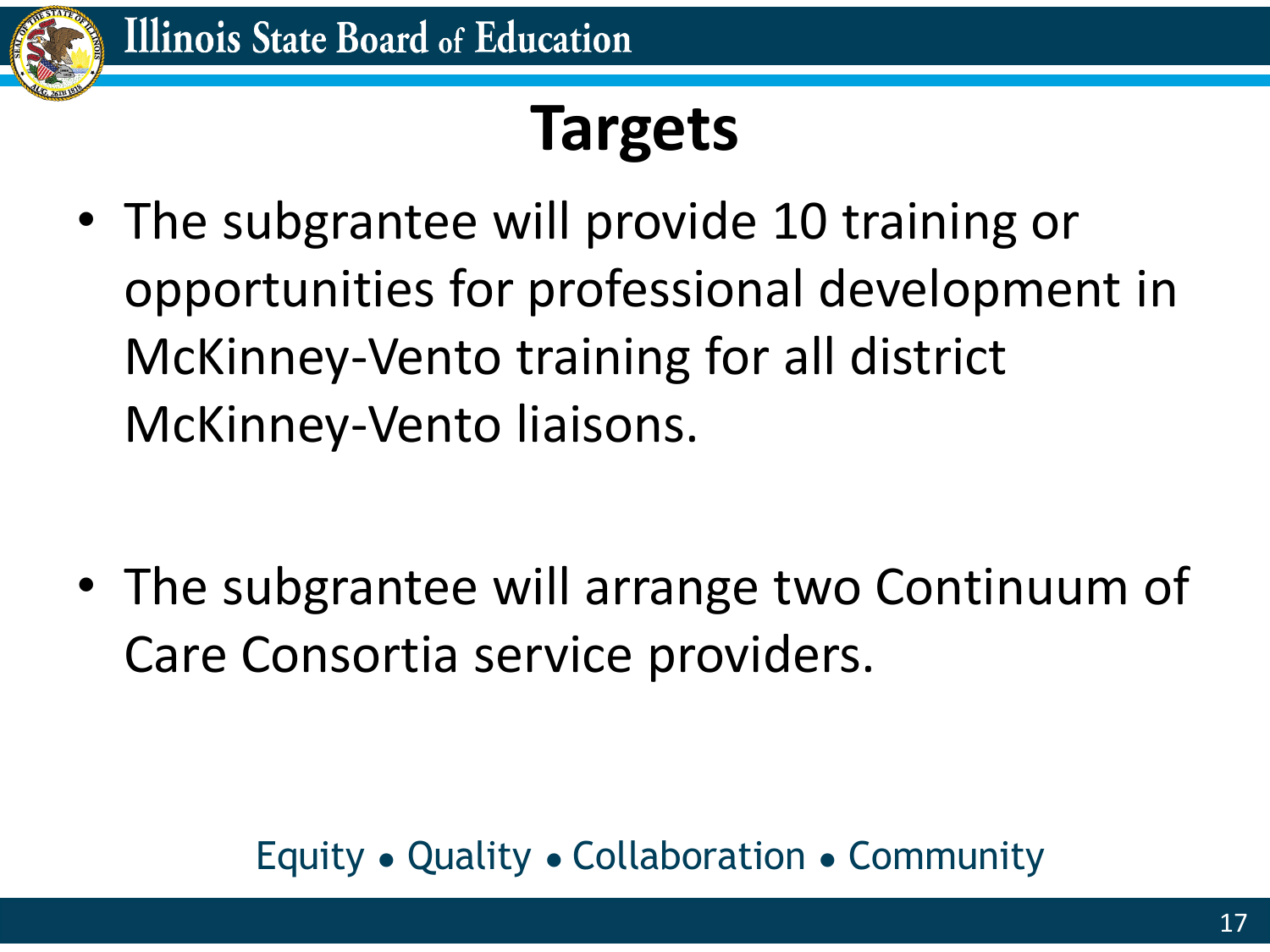

## **Performance Standards**

• The subgrantee will provide eight training or opportunities for professional development in McKinney-Vento training for all district McKinney-Vento liaisons.

• The subgrantee will arrange one Continuum of Care Consortia service provider.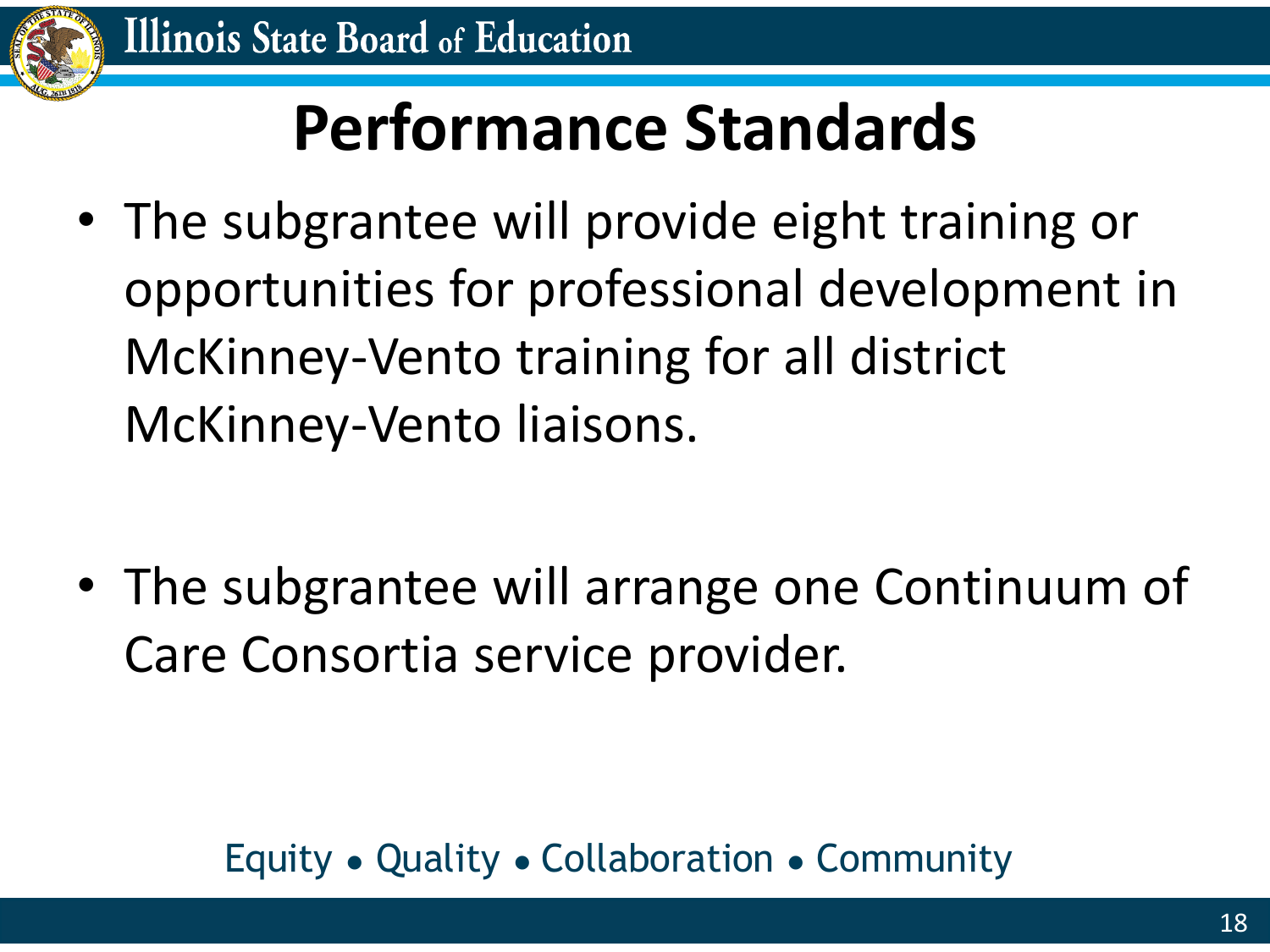

## **Deliverables and Milestones**

- The subgrantees will provide a report showing the delivery of professional development to the McKinney-Vento liaisons in school districts and ROEs/ISCs within their area quarterly and provide qualitative and quantitative information from participants involved in the training.
- The subgrantee will monitor and verify the accuracy of local school district webpages and liaison information at the beginning and in mid-school year increments.
- The subgrantees will convene community advisory groups on homelessness. The advisory groups at minimum must include parents, students, educators, and area social service agency providers.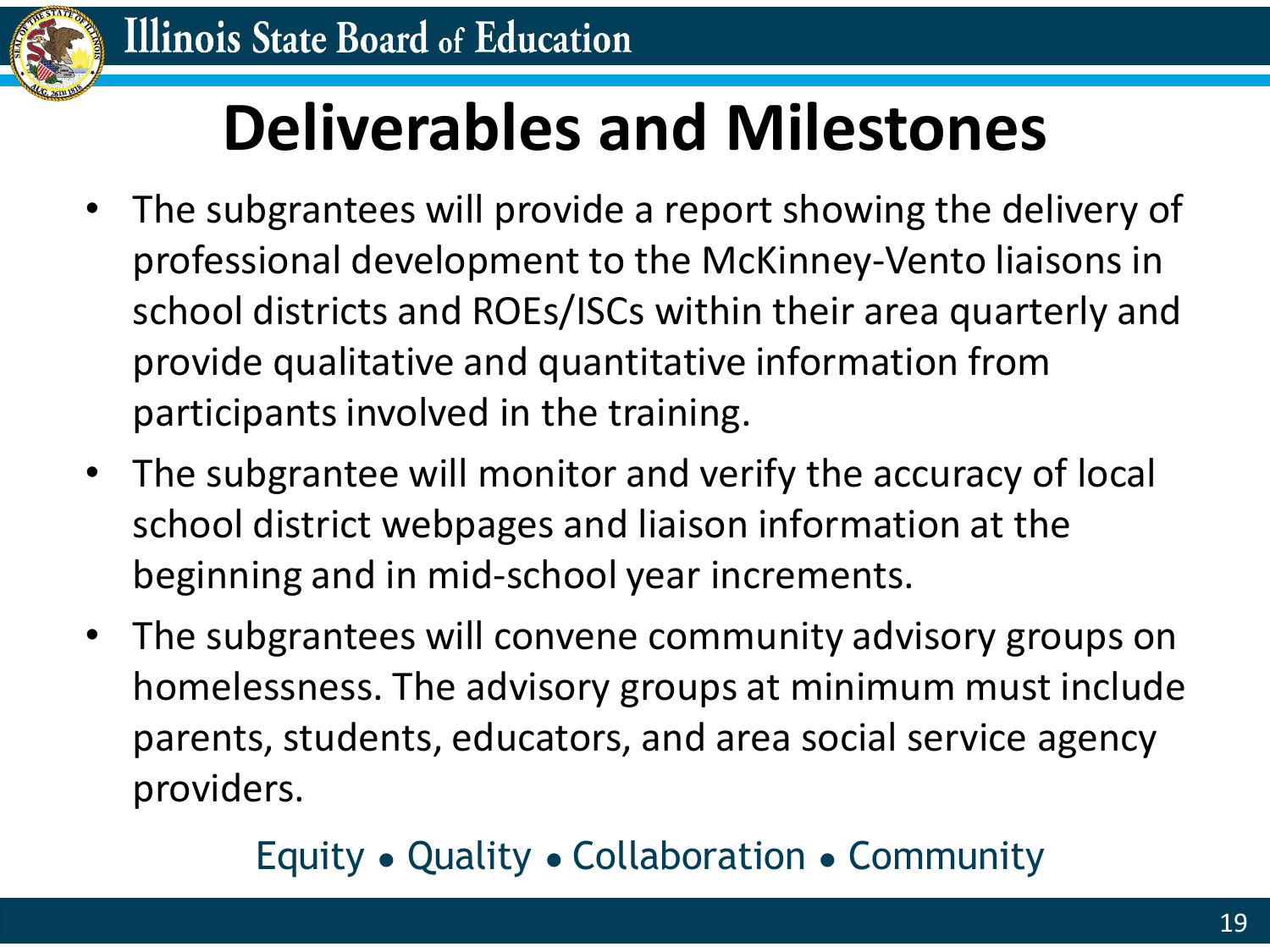

## **Deliverables and Milestones**

- The subgrantees will participate in an Individual Student Success Pilot.
- The subgrantees will work with ISBE Community Partnership award recipients in the development of action plans and their implementation.
- The subgrantees will participate in Area SEL/Trauma HUB trainings.
- Professional development must be provided to LEA special groups (e.g., secretaries, early childhood staff, teachers, and administrators) by the subgrant liaisons. Sign-in sheets must be submitted to ISBE quarterly.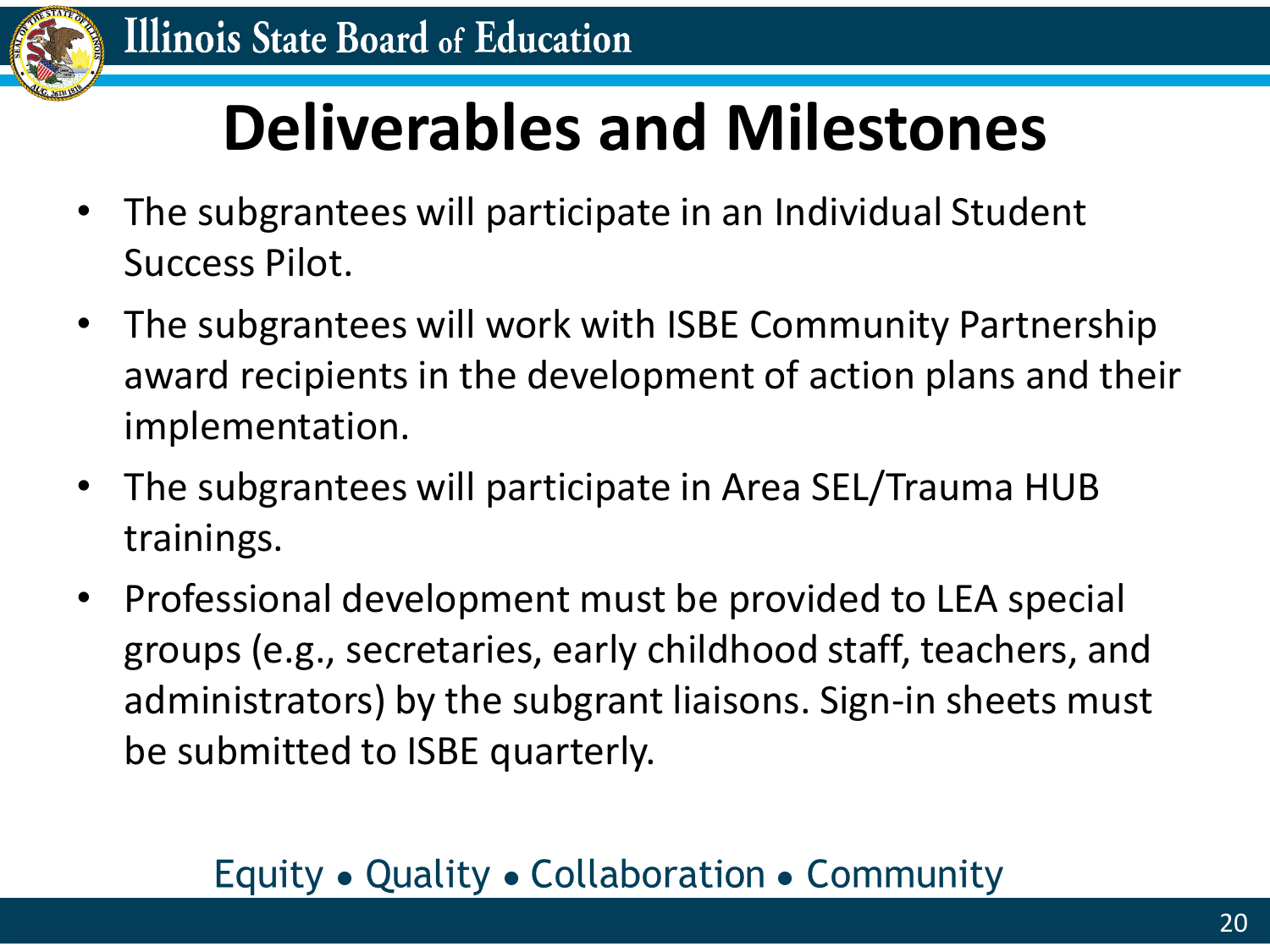

## **Deliverables and Milestones**

- In partnership with ISBE, subgrantees will plan and host statewide and regional McKinney-Vento Conferences and workshops.
- Attendance is required at ISBE professional development and meetings.
- An annual grant periodic performance report must be submitted via IWAS.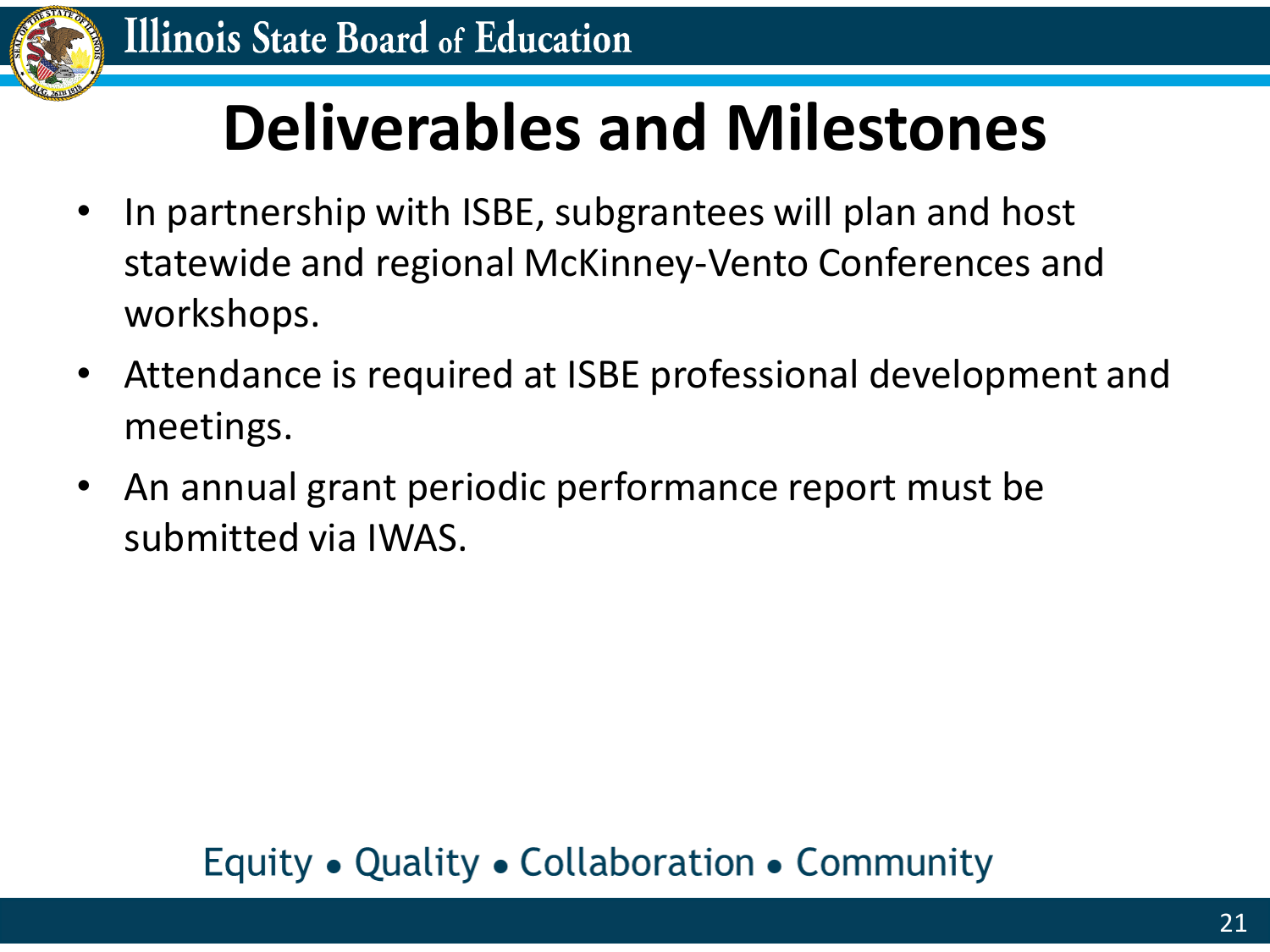

## **4. Funding Information**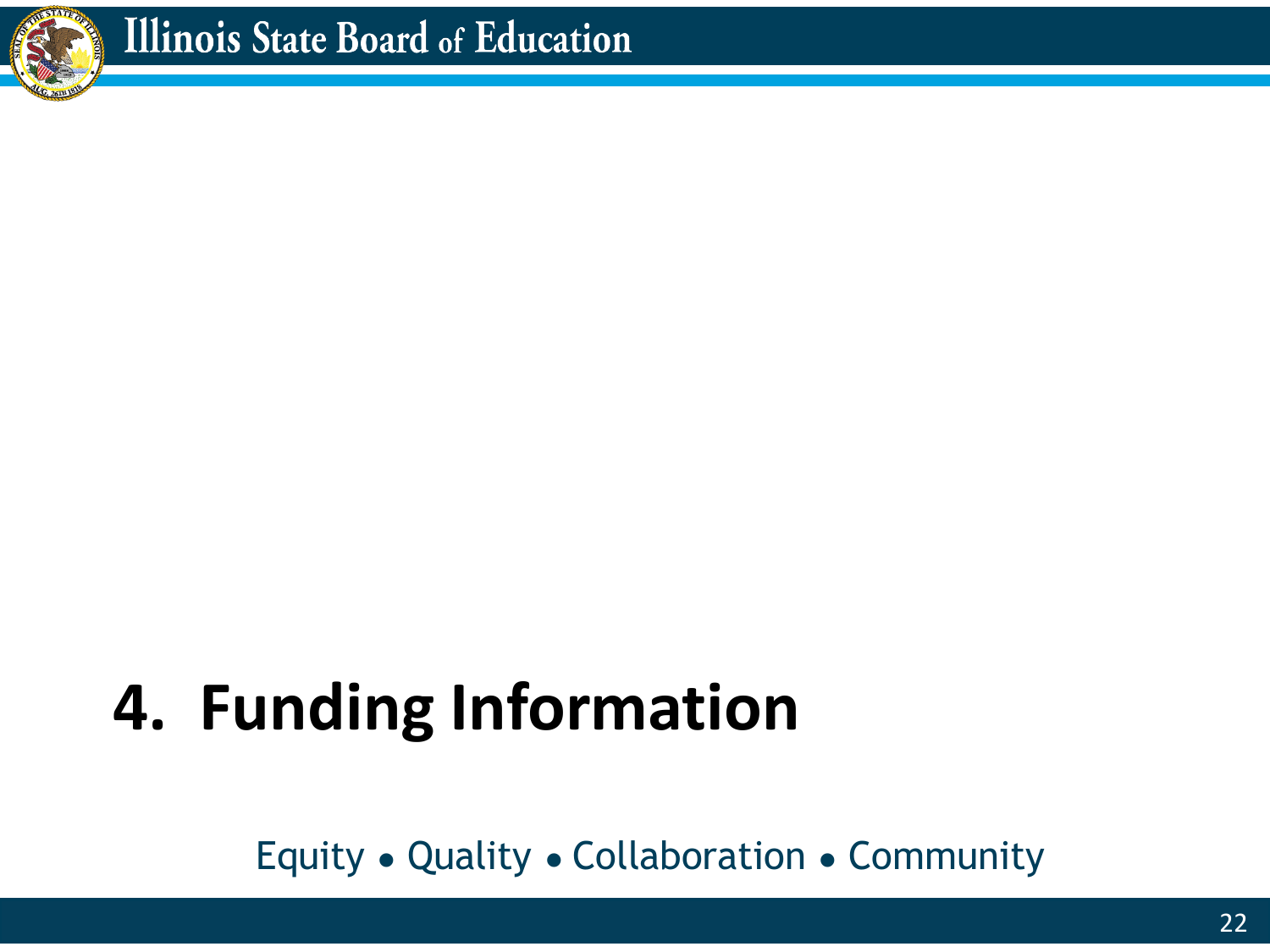

## **Funding Information**

- Public Act 102-0017 appropriated \$3.3 million in General Revenue funds to homeless education.
- Cost sharing or matching is not required
- The program is an unrestricted program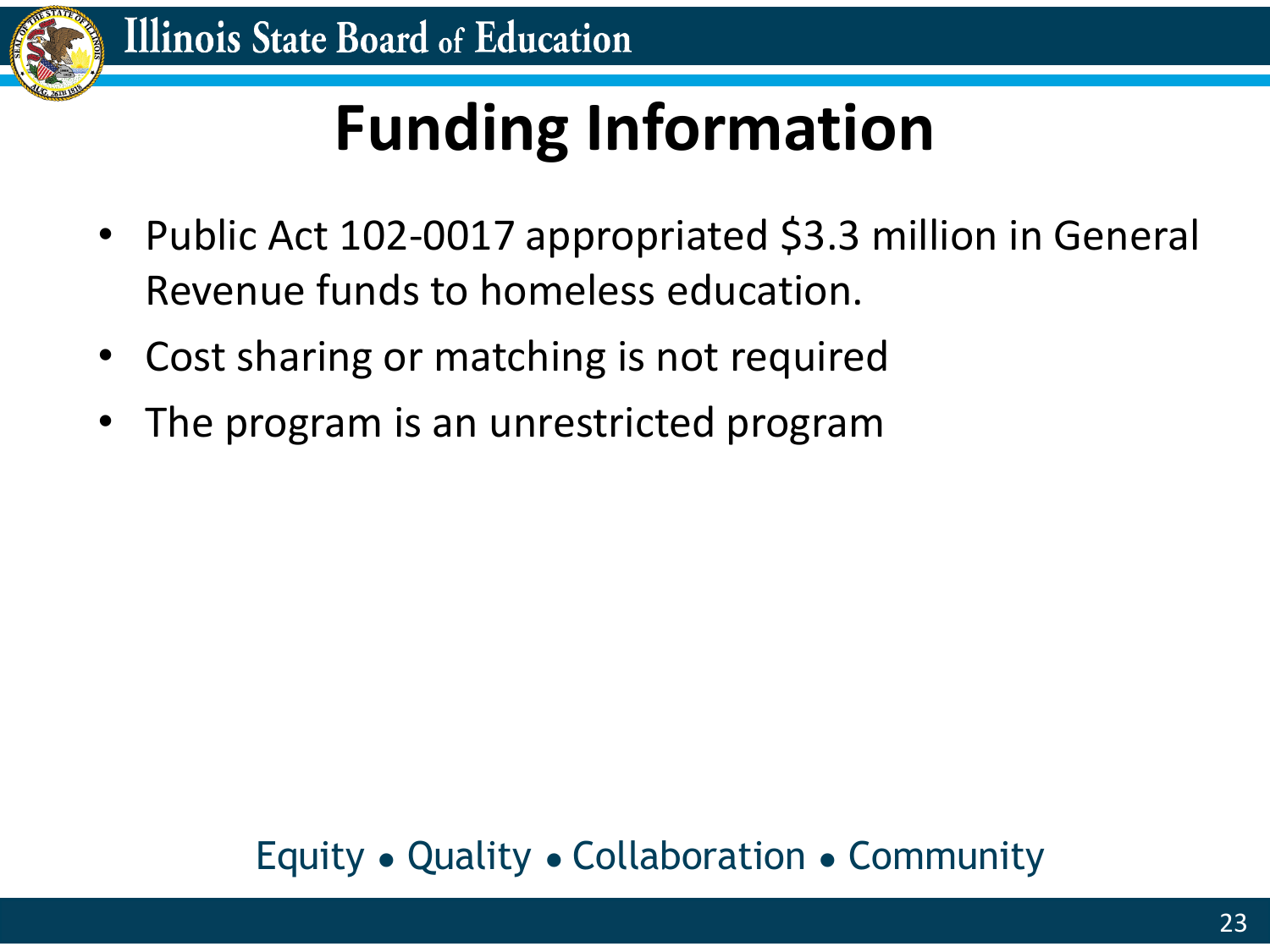

## **Funding Information**

Grant funds may be used for the following:

- Salaries and benefits (professional and clerical)
- Clerical services
- Materials and supplies
- Printing
- Postage
- Telephone and fax
- Cost for travel for the purpose of meeting with subgrantees and delivering services to school districts located in the area served
- Training costs (material, travel, and lodging)
- Costs pertaining to attendance at statewide and annual national meetings and community and organization educational presentations

The applicant must include in its proposed budget all anticipated costs for travel expenses, fees, and other out-of-pocket expenses that align with the State of Illinois travel guide.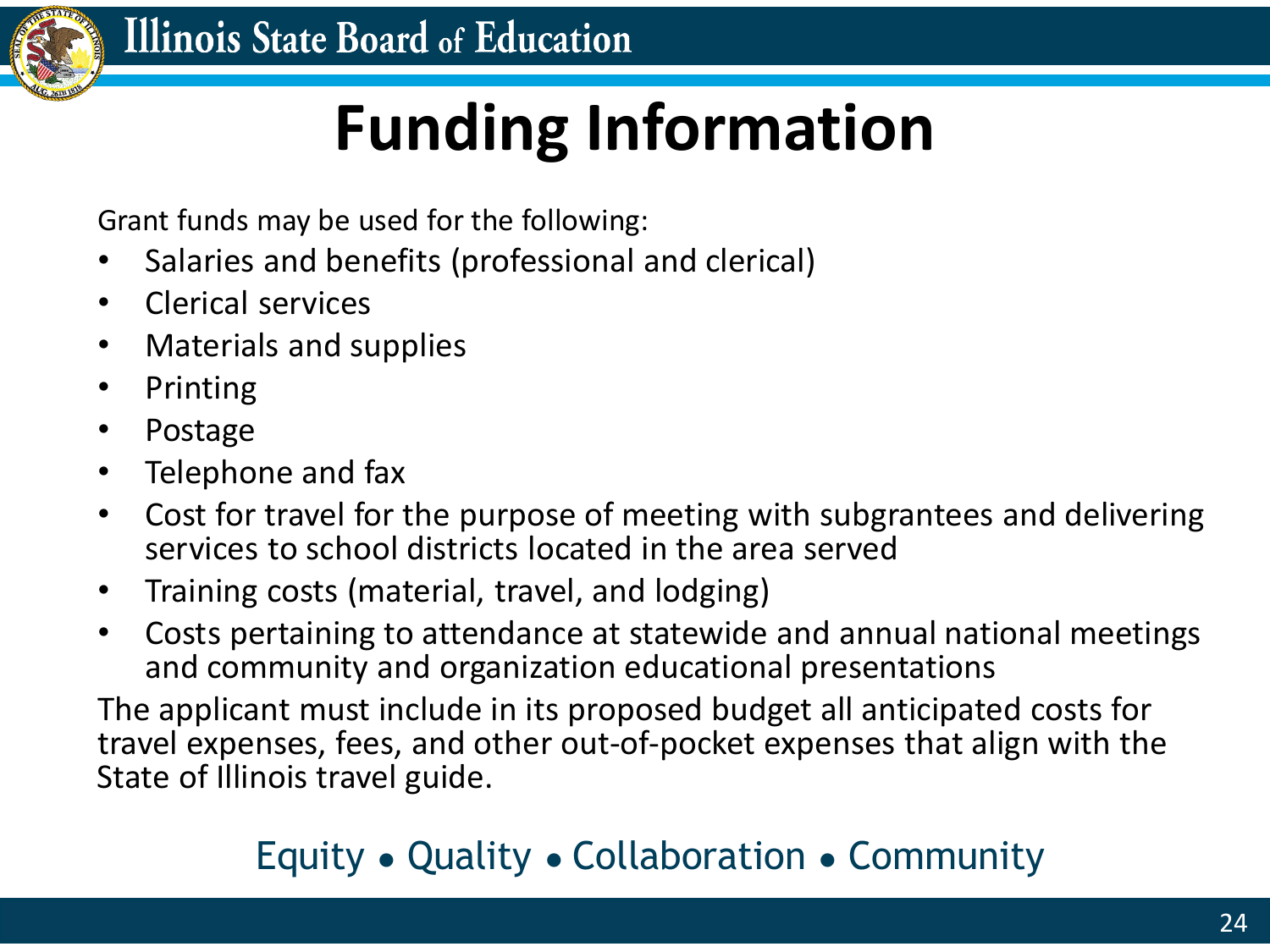

# **5. Reporting Requirements**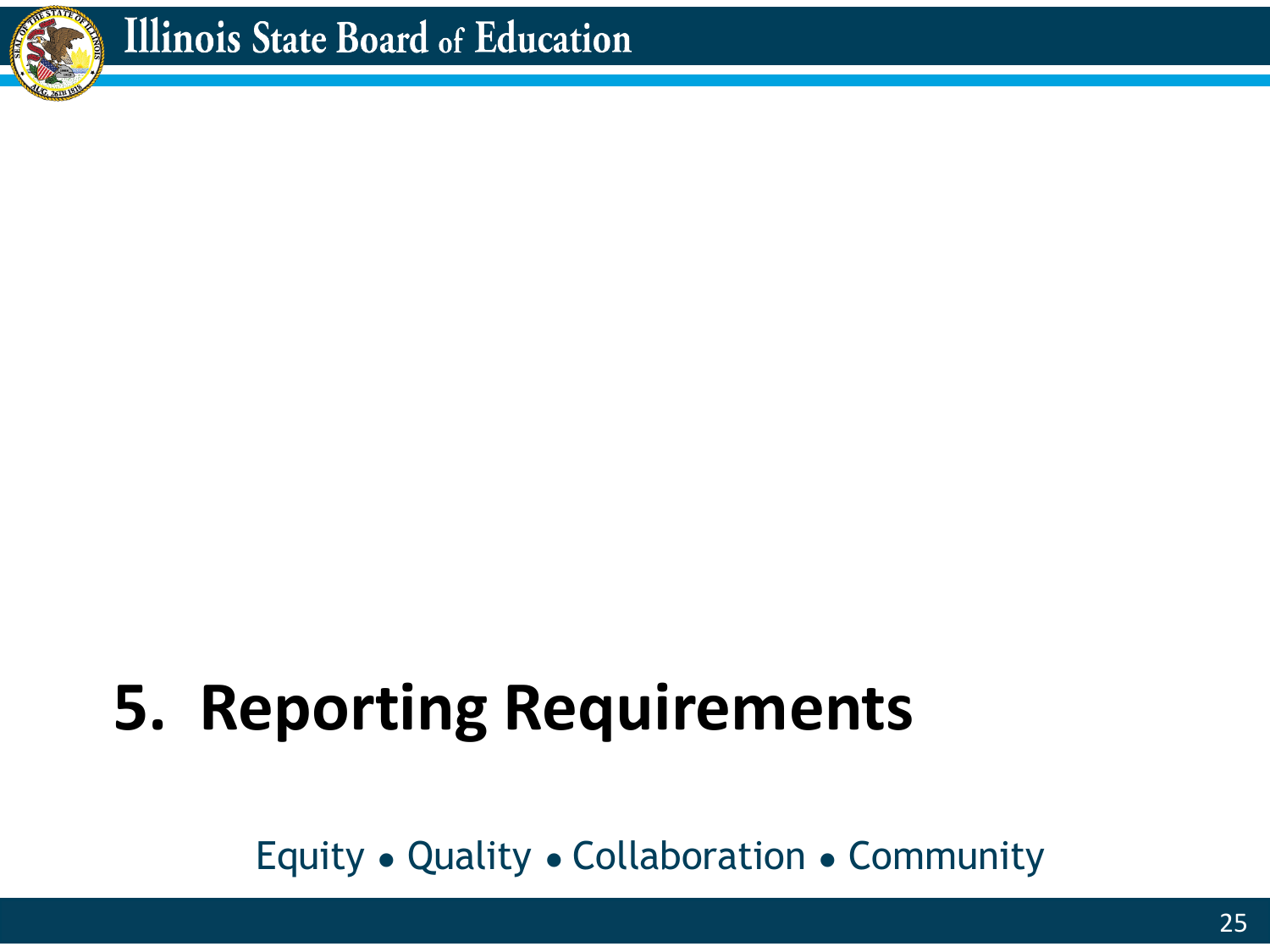

## **Reporting Requirements**

- **Periodic financial reporting** should be completed via the IWAS system and are due 20 days following the quarter report.
- **Programmatic reporting** should be completed at a minimum of annually via the IWAS system.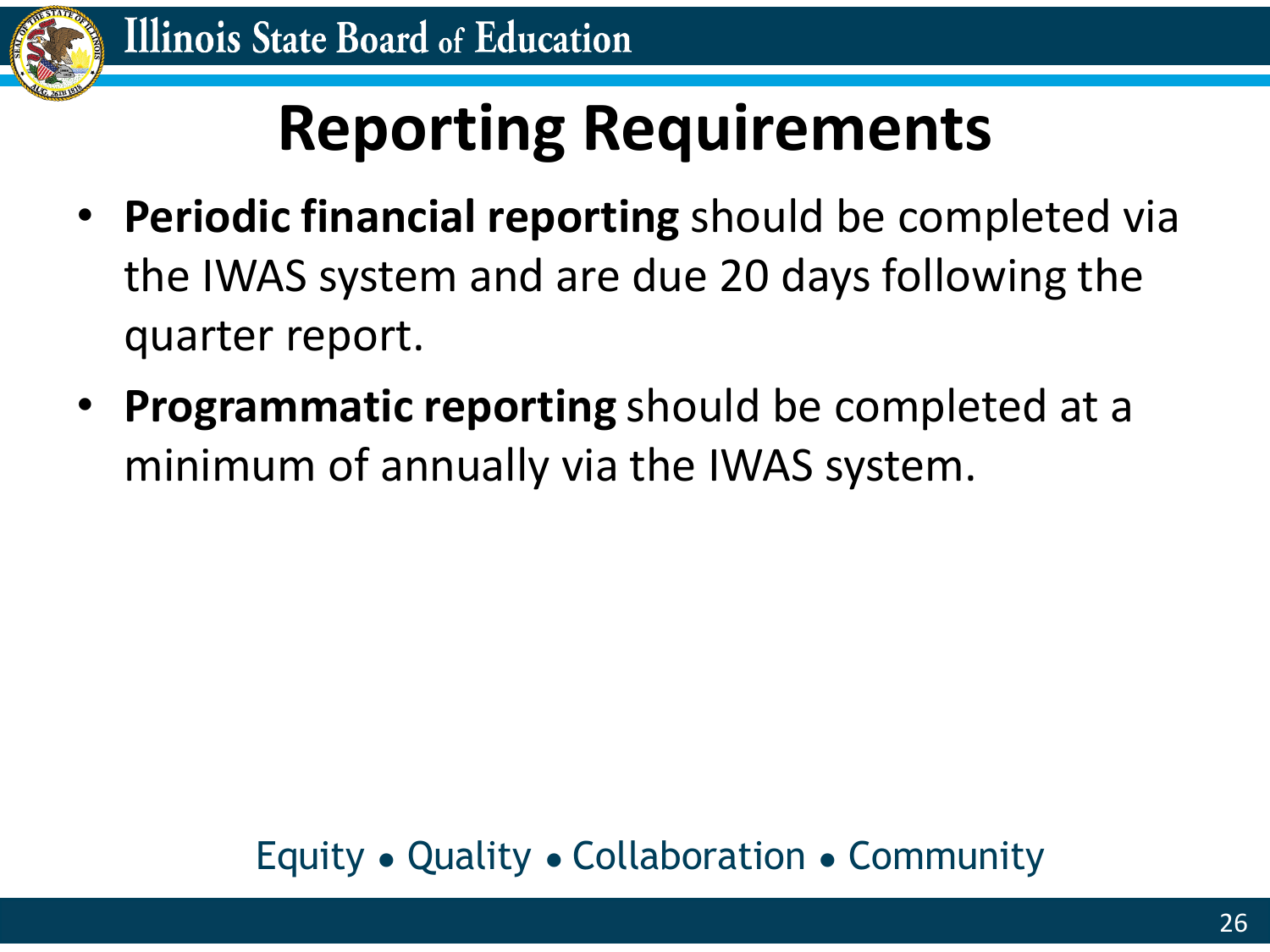

## **Reporting Requirements**

#### **Additional Requirements –**

- 1. Quarterly professional development reports will be submitted to [homeless@isbe.net](mailto:homeless@isbe.net)
- 2. Grant project manager and fiscal manager will be identified, and their names will be submitted to ISBE within 30 days of award notice.
- 3. Partnership memorandum(s) of understanding will be completed and submitted to ISBE within 30 days of award notice.
- 4. A complete program evaluation report will be submitted to ISBE's point contact person within 30 days of the grant's completion.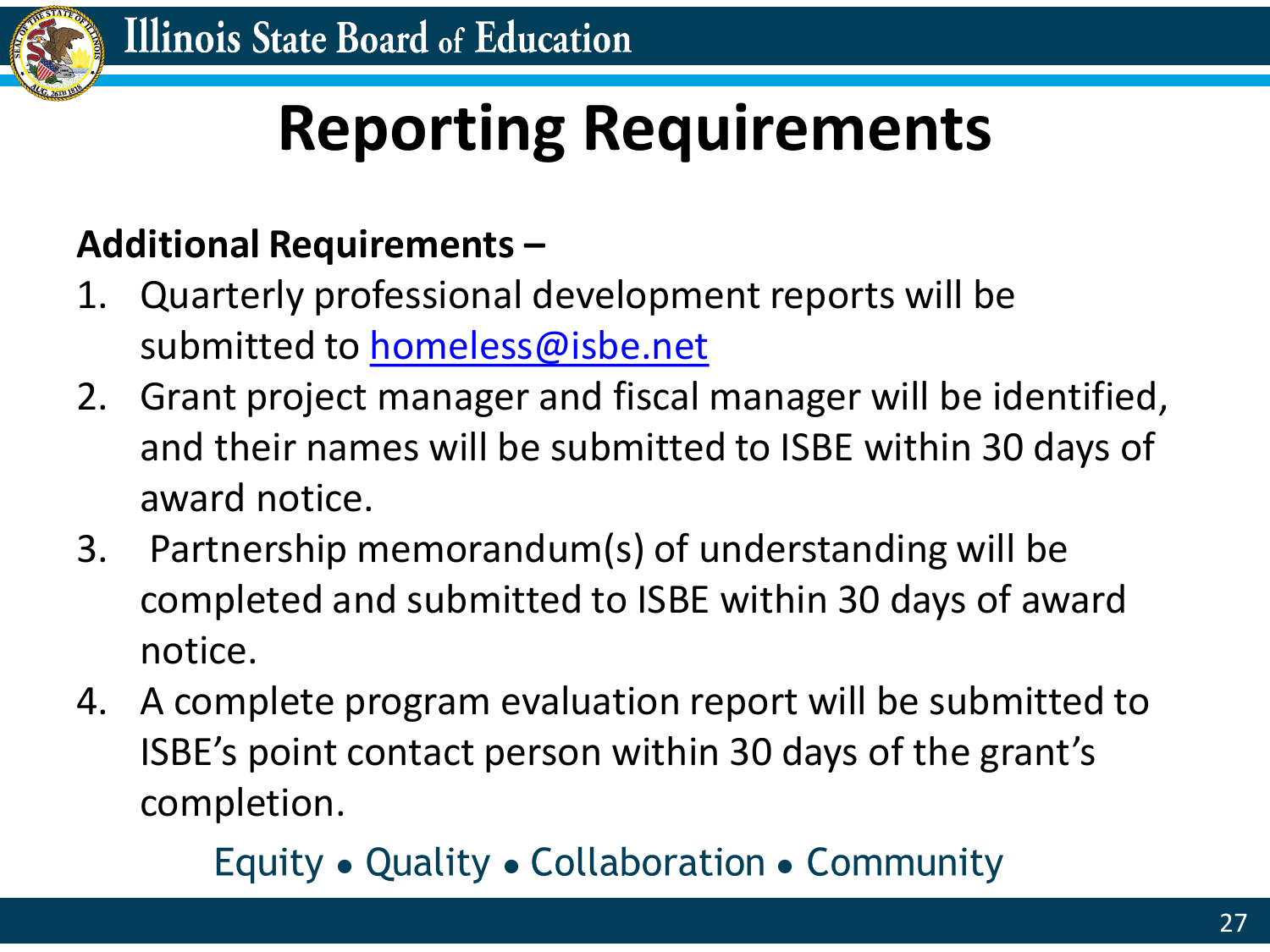

## **6. Content and Form of Application Submission**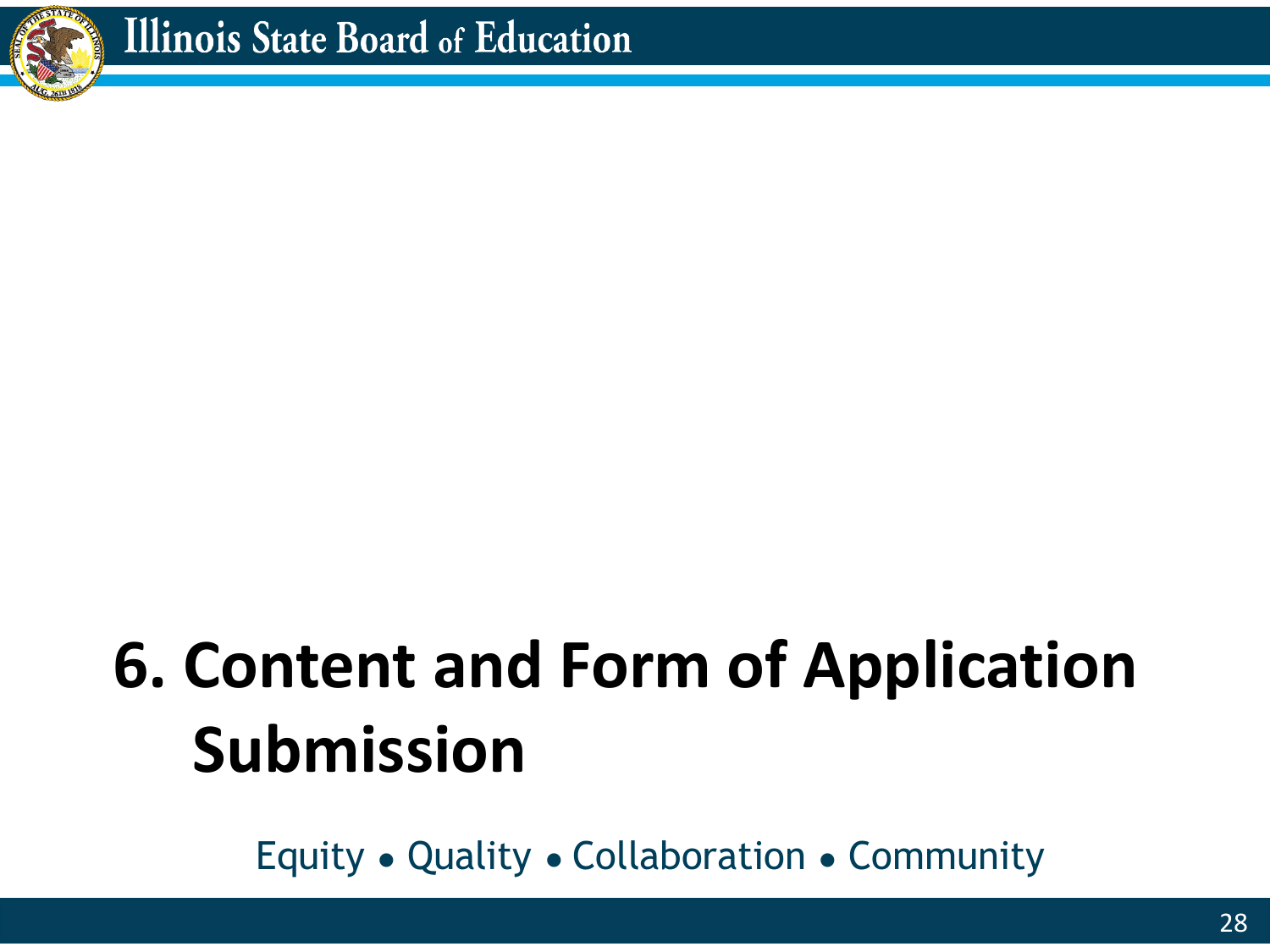

### **Content and Form of Application Submission**

- Applicants must use the ISBE-provided application forms to apply.
- Applications must be submitted in the format outlined on page 12 of NOFO/RFP to be considered complete.
- A complete application will include all required components.
- Use the checkboxes on page 12 of the NOFO/RFP to assemble your completed application.
- Applications must not exceed the maximum pages for each form.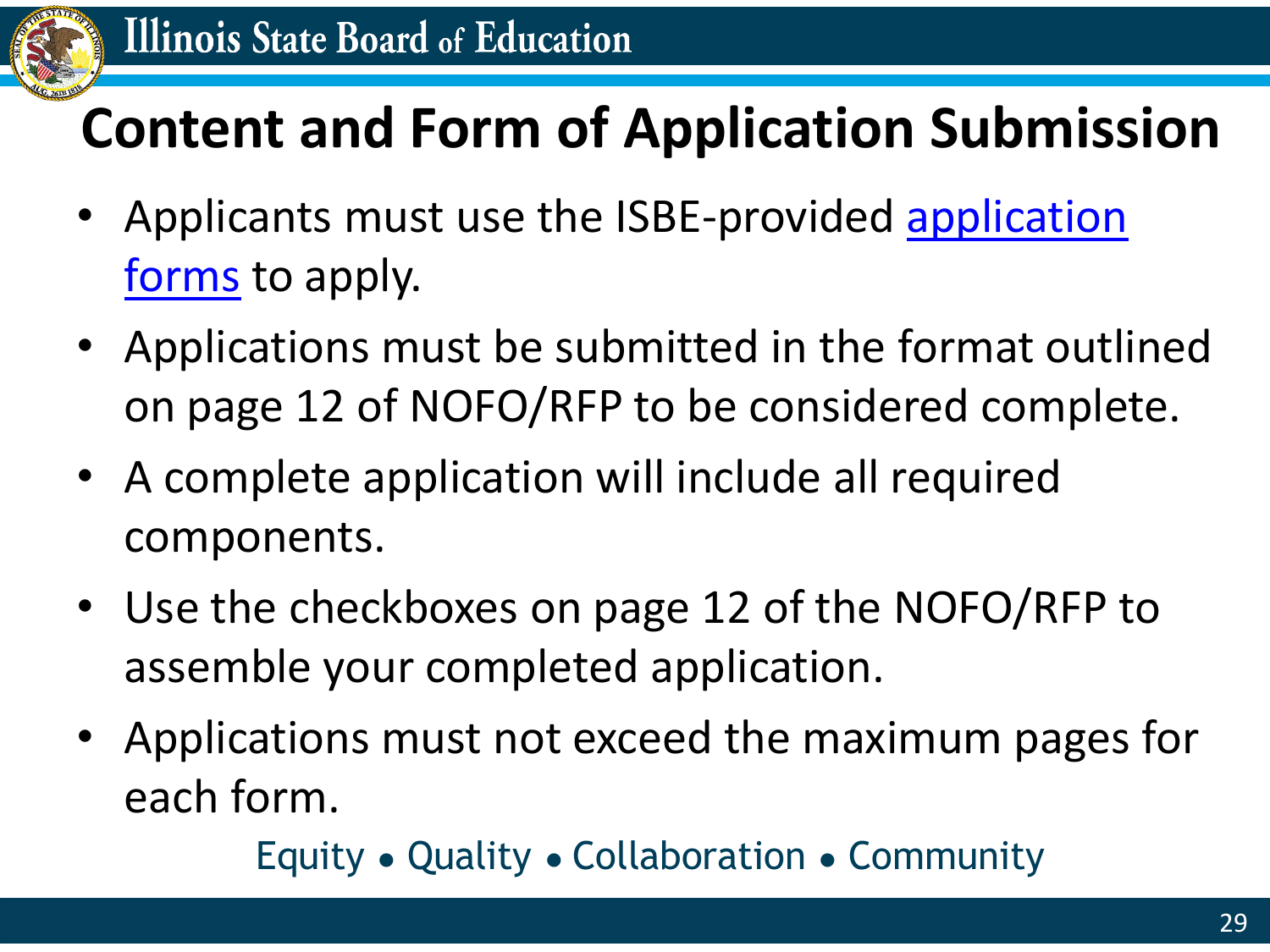

#### **Illinois State Board of Education**

### **Program Narrative Requirements**

- Applicant should address all of the following areas:
	- Needs
	- Competitive Grants
	- Lead Area Liaison Duties
	- Coordination of Services

*See rubric on pages 15-16 of the RFP for details to include.*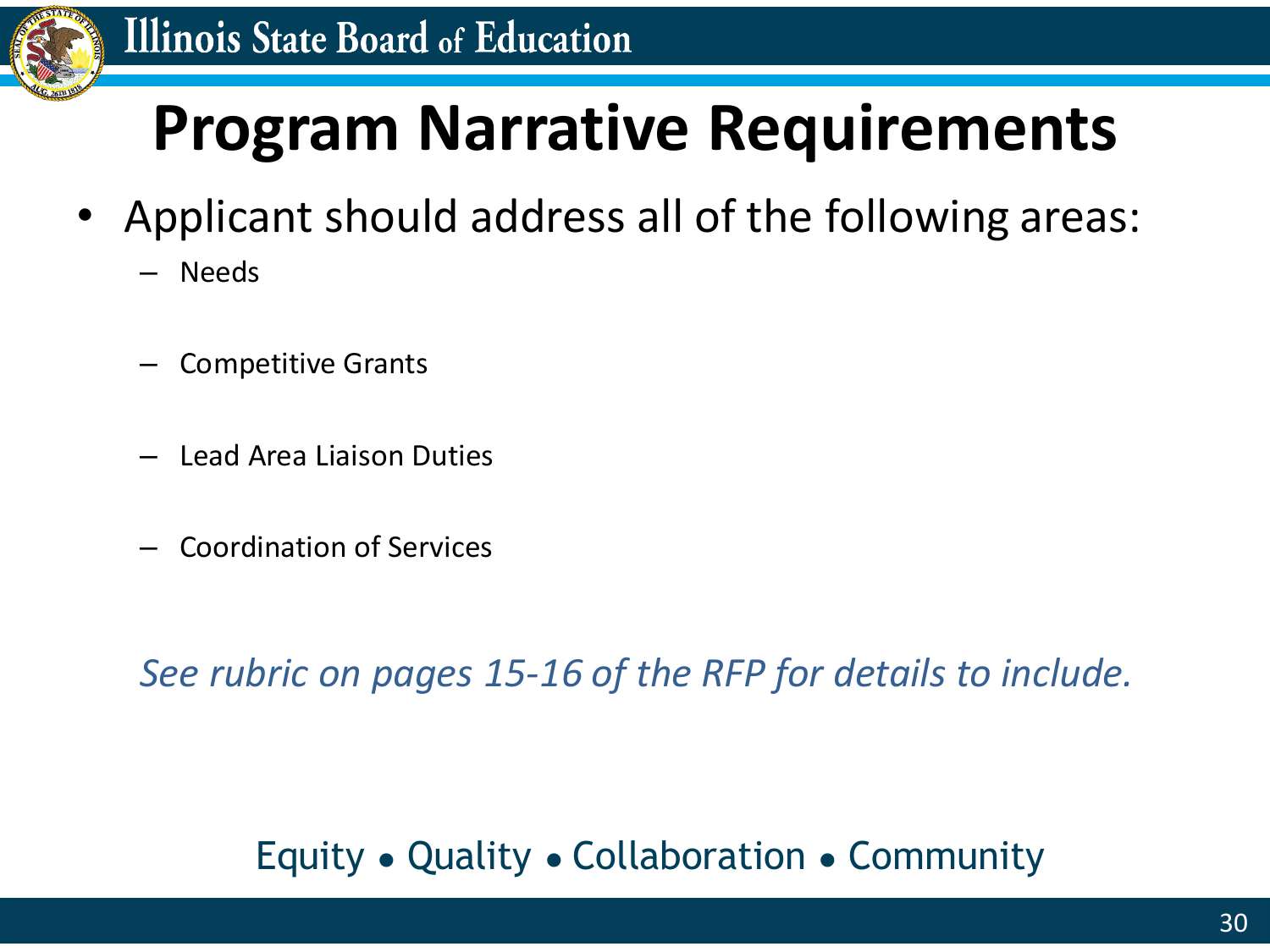

# **7. Application Review**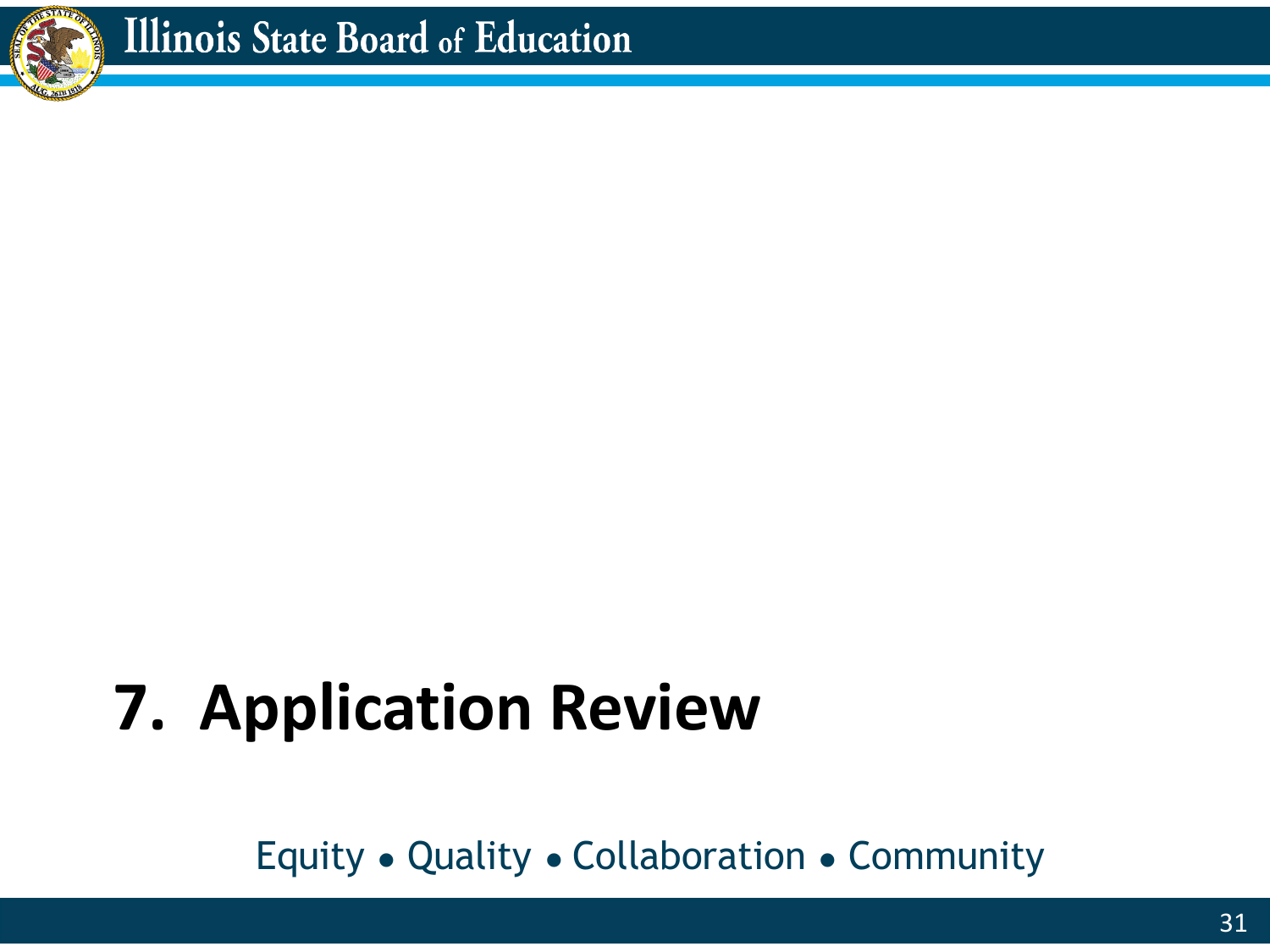

## **Application Review**

- ISBE is required to design and execute a merit-based review and selection process for applications.
	- Please refer to the ISBE merit-based review policy at [https://www.isbe.net/Documents/Merit\\_Based\\_Review\\_P](https://www.isbe.net/Documents/Merit_Based_Review_Policy.pdf) olicy.pdf for more information.
- The selection of the grantees will be based upon the overall quality of the application.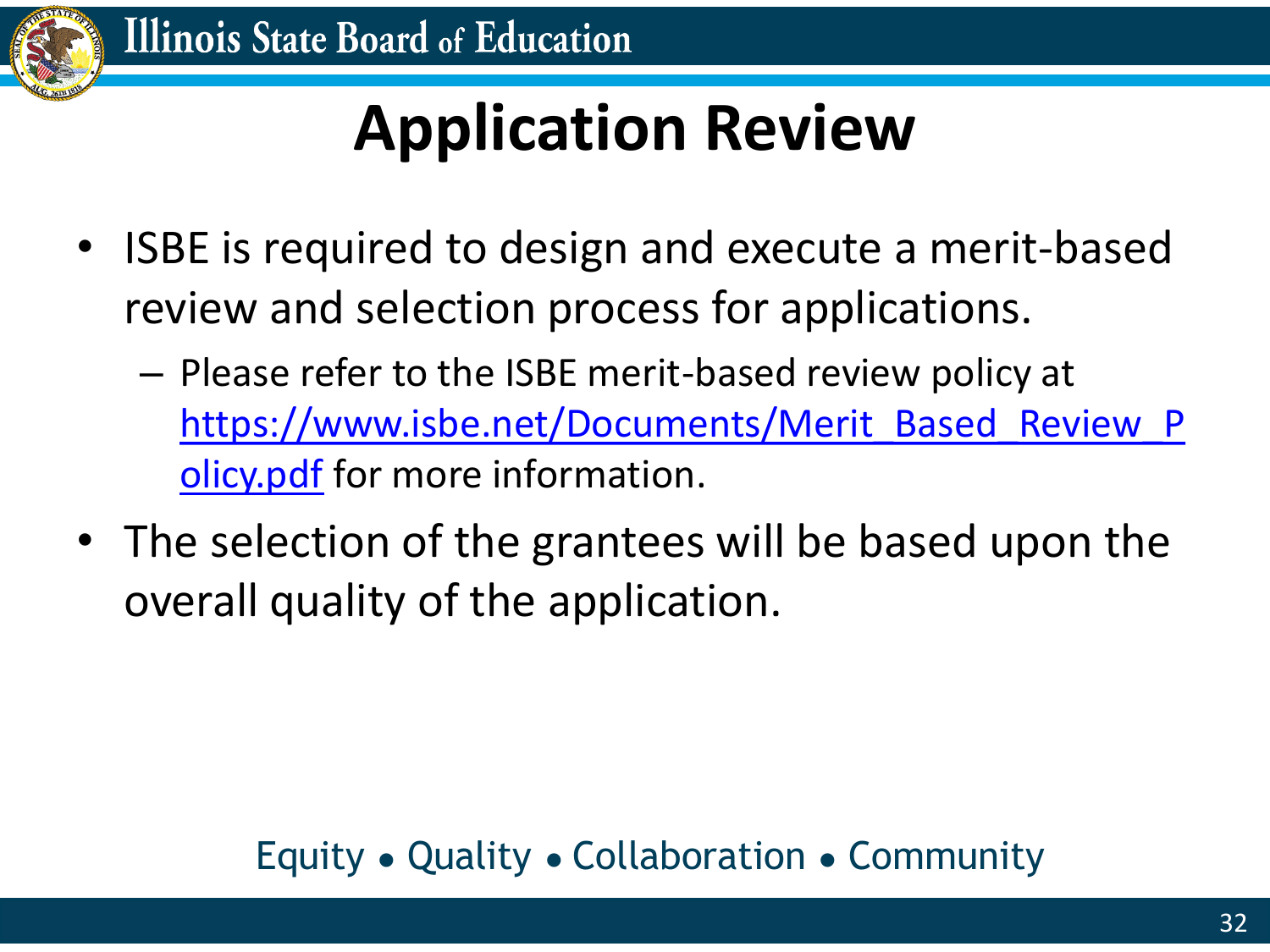

## **Criteria**

### Selection criteria and point values are as follows:

| <b>Not</b><br><b>Provided</b>               | <b>Very</b><br><b>Limited</b>                                                      | <b>Somewhat</b><br><b>Limited</b>                                                            | <b>Moderate</b>                                                                                           | <b>Strong</b>                                                                                    | <b>Very Strong</b>                                                                                         |
|---------------------------------------------|------------------------------------------------------------------------------------|----------------------------------------------------------------------------------------------|-----------------------------------------------------------------------------------------------------------|--------------------------------------------------------------------------------------------------|------------------------------------------------------------------------------------------------------------|
| 0                                           | 1                                                                                  | 2                                                                                            | 3                                                                                                         | 4                                                                                                | 5                                                                                                          |
| Proposal<br>requiremen<br>ts are<br>absent. | Proposal<br>provides<br>very few<br>details to<br>meet the<br>project<br>outcomes. | Proposal is<br>unclear and<br>lacks<br>enough<br>evidence to<br>meet<br>project<br>outcomes. | Proposal<br>provides<br>moderate<br>detail and<br>conveys<br>potential to<br>meet<br>project<br>outcomes. | Proposal<br>provides<br>good detail<br>and strong<br>evidence to<br>meet<br>project<br>outcomes. | Proposal<br>exceeds<br>expectation<br>s and<br>provides a<br>solid plan<br>to meet<br>project<br>outcomes. |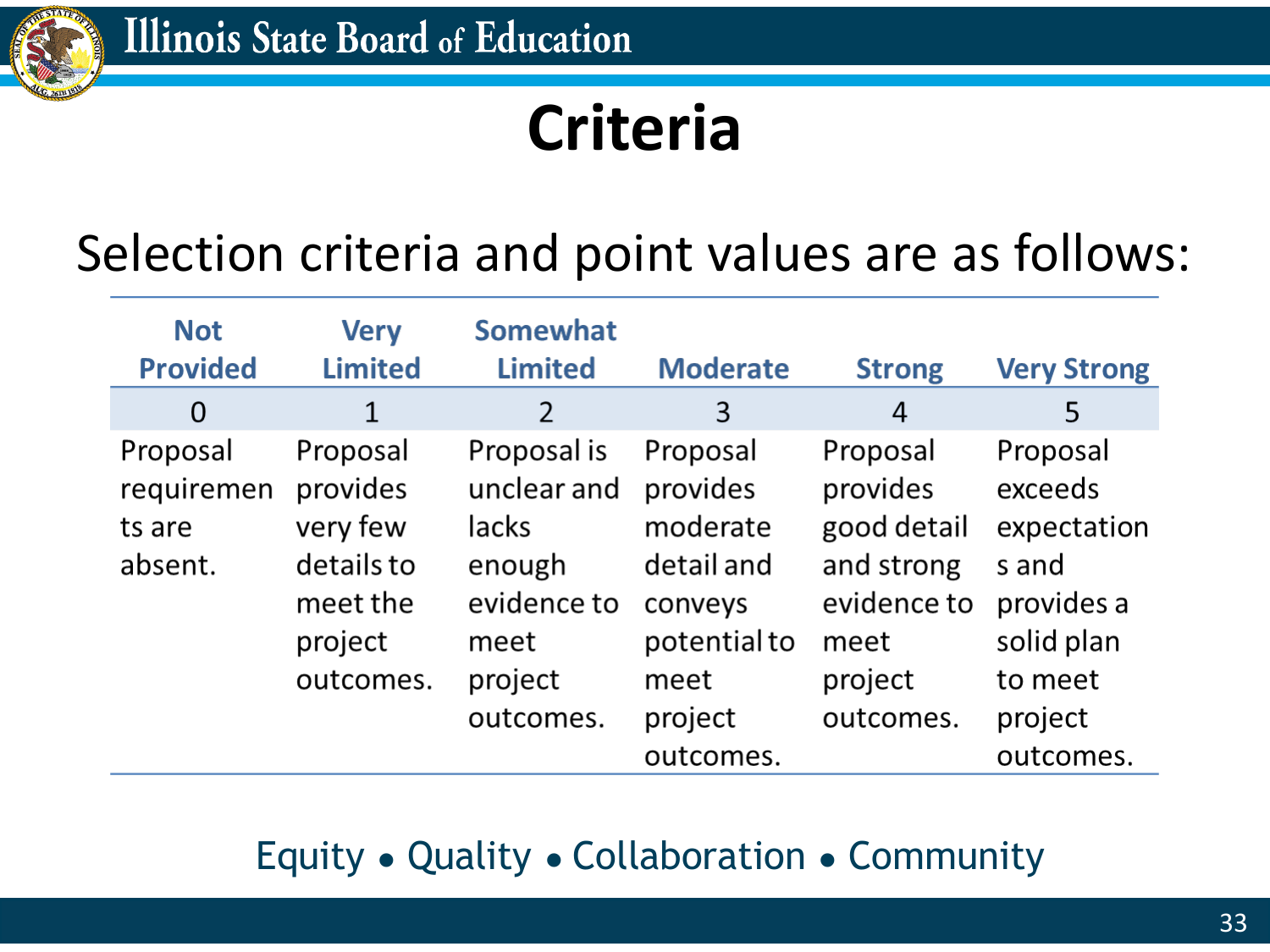

## **Sections**

- 1. Needs Assessment (25 points)\*
- 2. Competitive Grants(10 points)\*
- 3. Lead Liaison Duties(20 points)\*
- 4. Coordination of Services (15 points)\*
- 5. Program Objectives (20 points)
- 6. Budget (10 points)

### **Total points possible: 100**

*\*Address each section when writing narrative.*

**\_\_\_\_\_\_\_\_\_\_\_\_\_\_\_\_\_\_\_\_\_\_\_\_\_\_\_\_\_\_\_\_\_\_\_\_\_\_\_\_\_\_\_\_\_\_\_\_\_\_\_\_\_\_\_\_\_\_\_\_\_\_\_\_\_\_\_\_\_\_\_\_\_\_\_\_\_\_\_\_\_\_\_\_\_\_\_\_\_\_\_\_\_\_\_\_\_\_\_\_\_\_\_\_\_\_\_\_\_\_\_\_\_\_\_**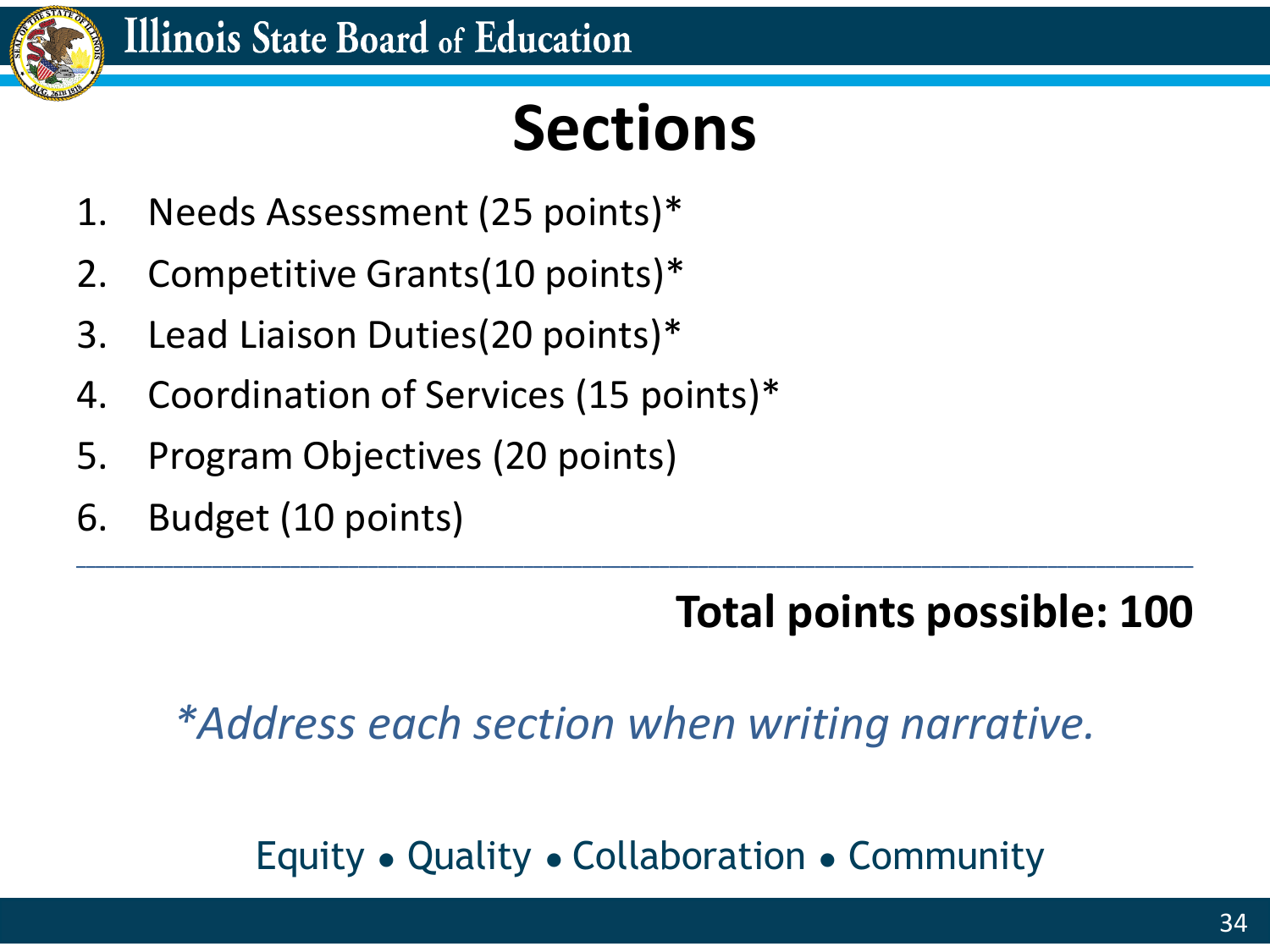

## **Reviewer Comments**

• Following the notification of grant awards, an applicant may request copies of their reviewer comments and scores by emailing [homeless@isbe.net.](mailto:cdenney@isbe.net)